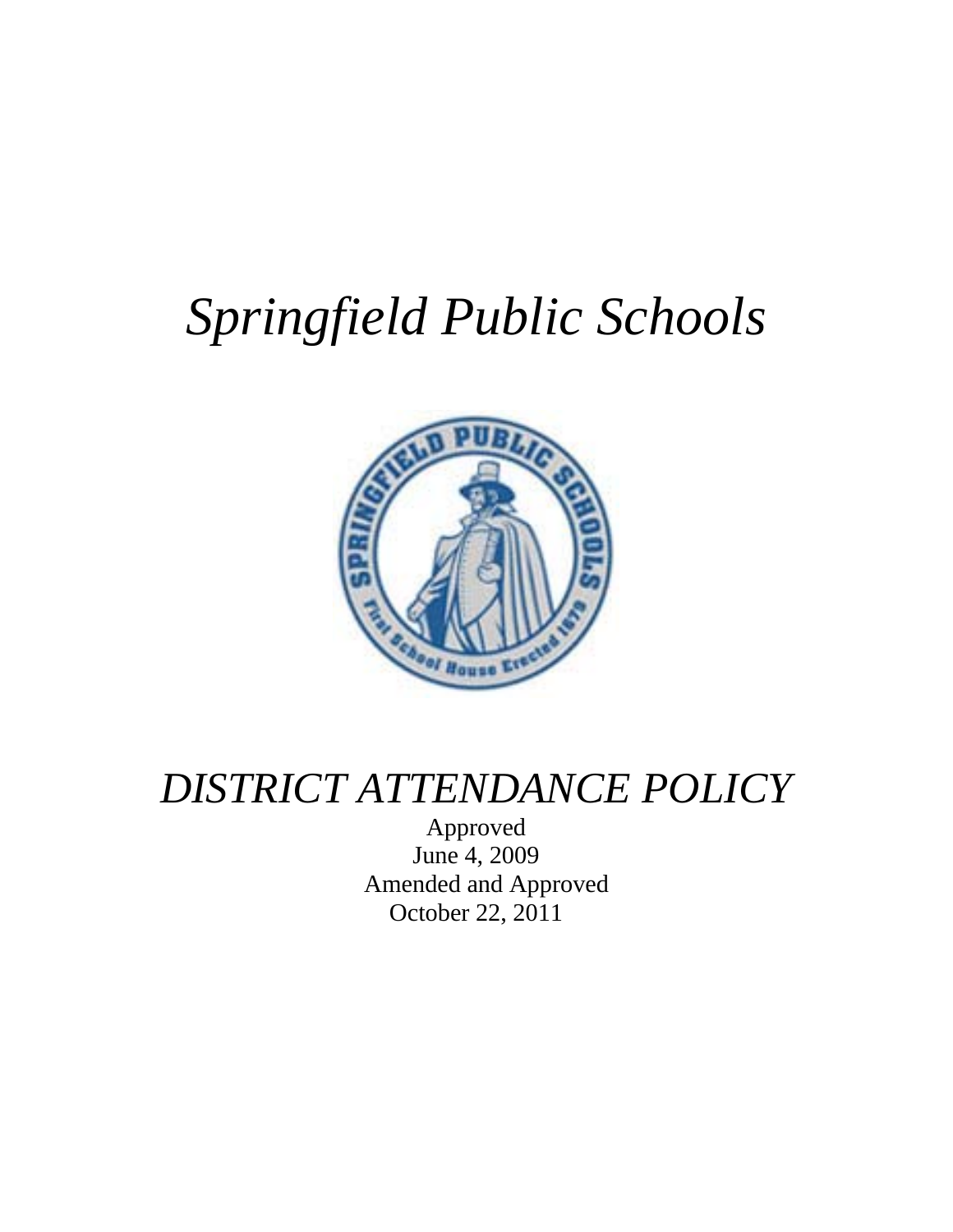## ATTENDANCE COMMITTEE

| Dr. Mary Anne Morris       | <b>Chief of Pupil Services</b>                         |
|----------------------------|--------------------------------------------------------|
| Daniel Warwick             | <b>Chief Schools Officer</b>                           |
| Enrique Figueredo          | Interim Chief Operational Officer                      |
| Donna Boivin               | Chief Information and Instructional Technology Officer |
| <b>Robert St. Lawrence</b> | Director of Information Systems                        |
| Jeanne Clancy              | Supervisor of Nursing                                  |
| Peter Hogan                | Director of Safety and Security                        |
| <b>Timothy Duquette</b>    | Supervisor of Attendance                               |
| Yolanda Johnson            | Director of Guidance                                   |
| Sonia Dinnall              | <b>Supervisor of Student Support Services</b>          |
| Martha vonMering           | <b>Chief Compliance Officer</b>                        |
| Rhonda Stowell-Lewis       | Principal of Glenwood School                           |
| Cheryl Despirt             | Principal of Van Sickle Middle School                  |
| <b>Richard Stoddard</b>    | Principal of Central High School                       |
|                            |                                                        |

Special thanks to the following principals who provided important feedback on this policy:

| Principal of Lincoln School                            |
|--------------------------------------------------------|
| Principal of Harris School                             |
| Principal of Brunton School                            |
| Principal of Forest Park Middle School                 |
| Principal of the High School of Science and Technology |
| Principal of the High School of Commerce               |
| Principal of Putnam Vocational High School             |
|                                                        |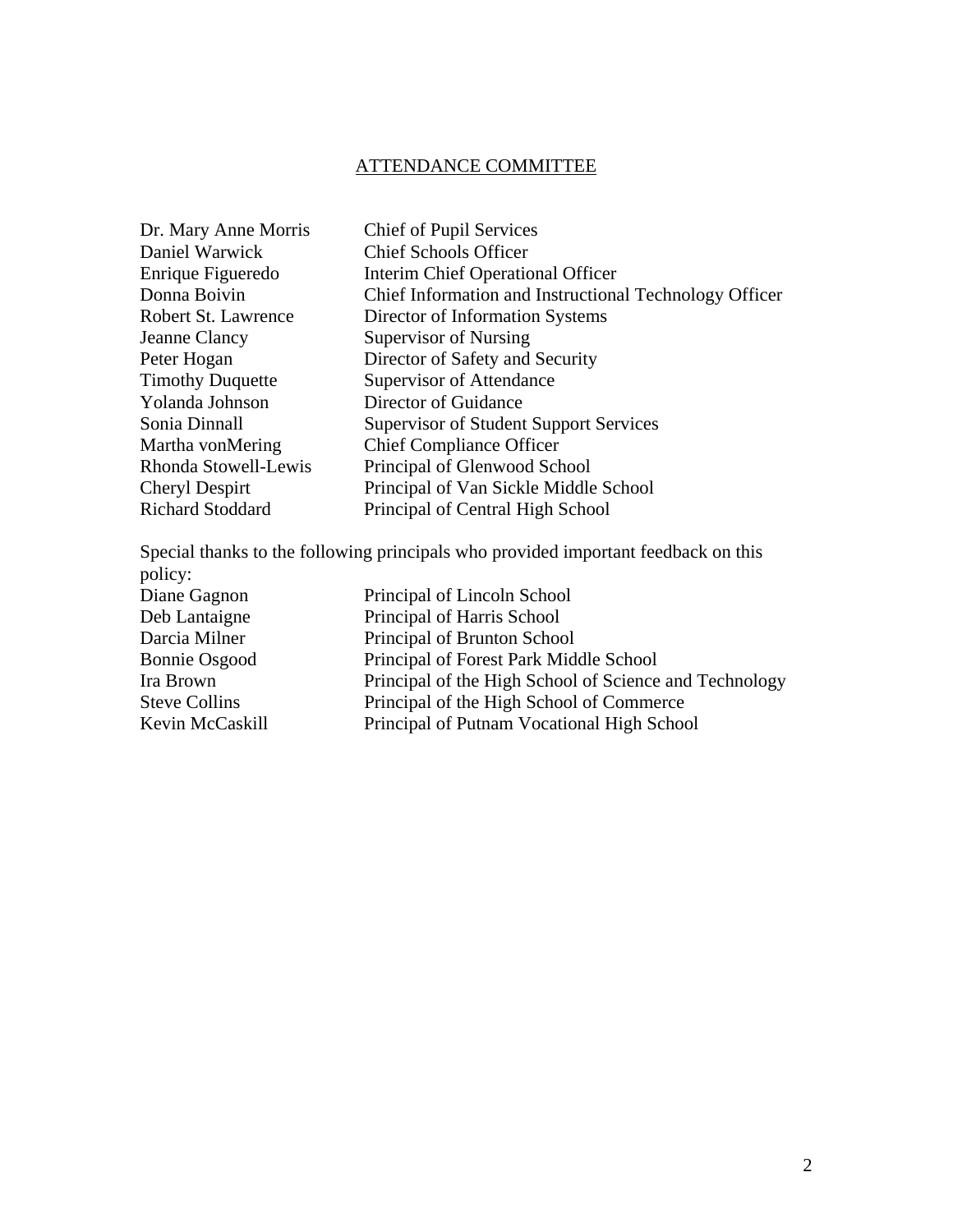## TABLE OF CONTENTS

| $\mathbf{I}$ . | <b>STATE LAWS</b>          |   |
|----------------|----------------------------|---|
| II.            | <b>GENERAL INFORMATION</b> | 6 |
| III.           | <b>HIGH SCHOOLS</b>        |   |
|                | IV. MIDDLE SCHOOLS         | 9 |
|                | V. ELEMENTARY SCHOOLS      |   |
| Addendum       |                            |   |

- A. ATTENDANCE IMPROVEMENT INITIATIVE
- B. APPEAL FORM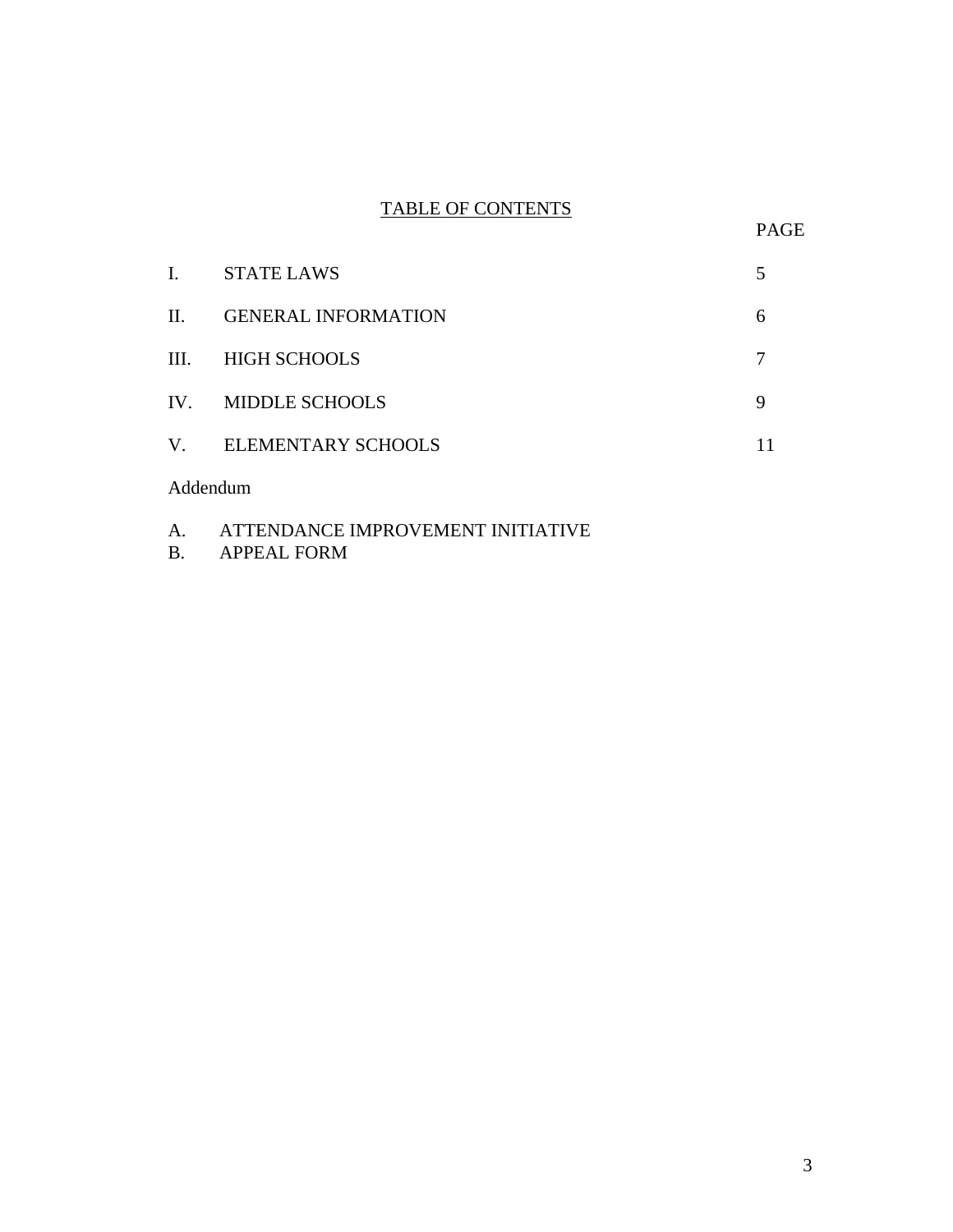#### SPRINGFIELD PUBLIC SCHOOLS ATTENDANCE POLICY

*Regular attendance in all classes is essential to the achievement of the Springfield Public Schools District Priorities by helping to establish safe, nurturing and respectful working and learning environments and improving academic achievement for 21st century success. Regular school attendance is linked to higher graduation rates and lower drop out rates. Students are expected to be in attendance every day of the school year. Parents/guardians have a legal responsibility to ensure that their child is in attendance each day school is in session. Attendance shall be taken daily in every class of each school and parents/guardians shall be notified regularly of their child's absence from school.*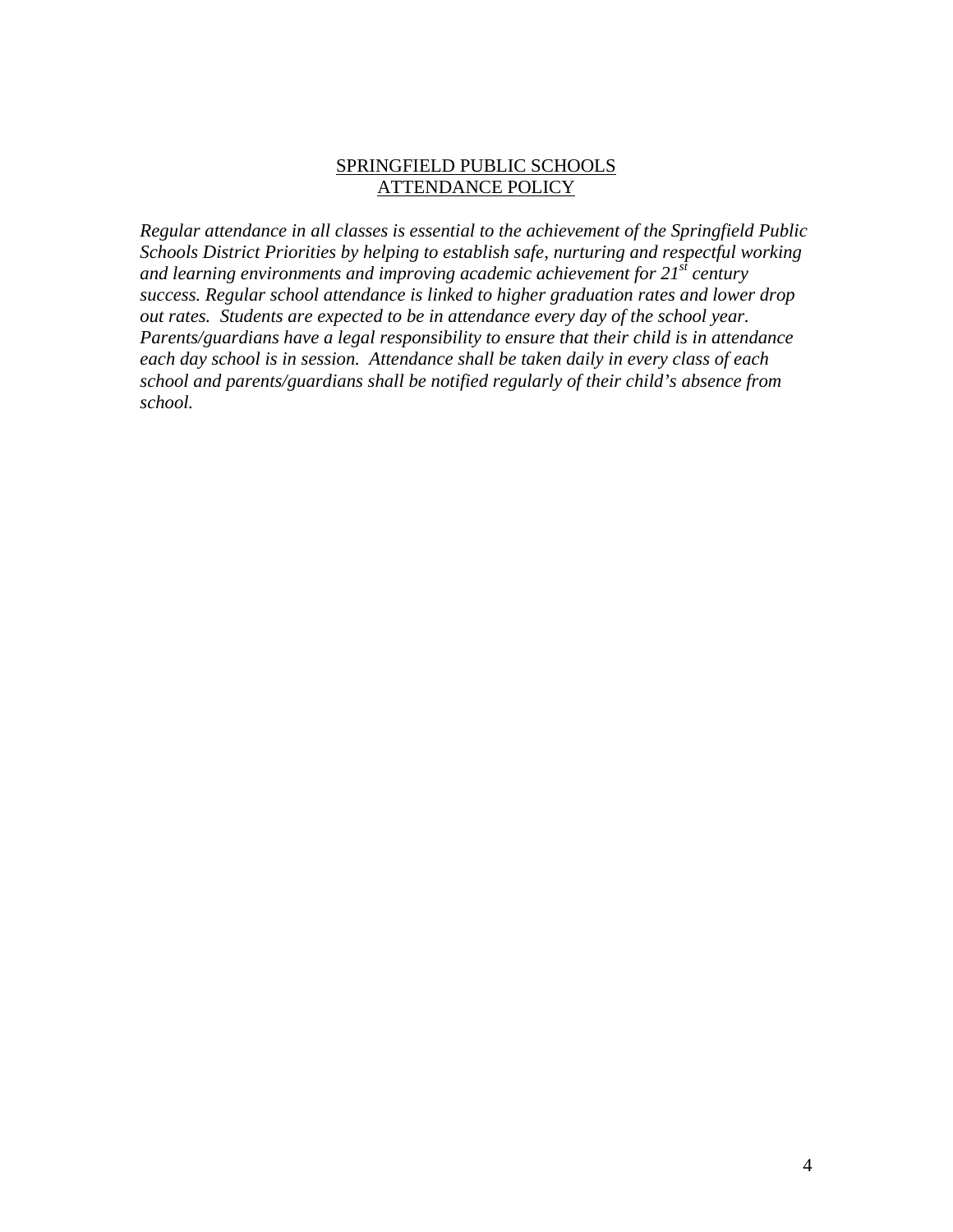#### **STATE LAWS REGARDING ATTENDANCE**

The Commonwealth of Massachusetts states that parents are required to ensure children between the ages of 6 to 16 attend school. The following state laws outline the responsibilities of parents, guardians, and other responsible adults to monitor and prevent children's absence from school.

- Parents/guardians must provide the school with accurate contact information and must inform the school regarding the date and reason for a child's absence, using a specific phone number the school must provide. Educational professionals must report to the Department of Child and Family Services their belief that a child is suffering physical or emotional harm from abuse or neglect. Supervisors of Attendance may apprehend truants without a warrant and return them to school by bus.
- Adults who unlawfully keep children out of school must pay fines and other penalties. The Home/School Attendance Specialist may apply for a CHINS petition for a truant. Families (including teen parents) who receive benefits under Transitional Aid to Families with Dependent Children are subject to specific attendance requirements.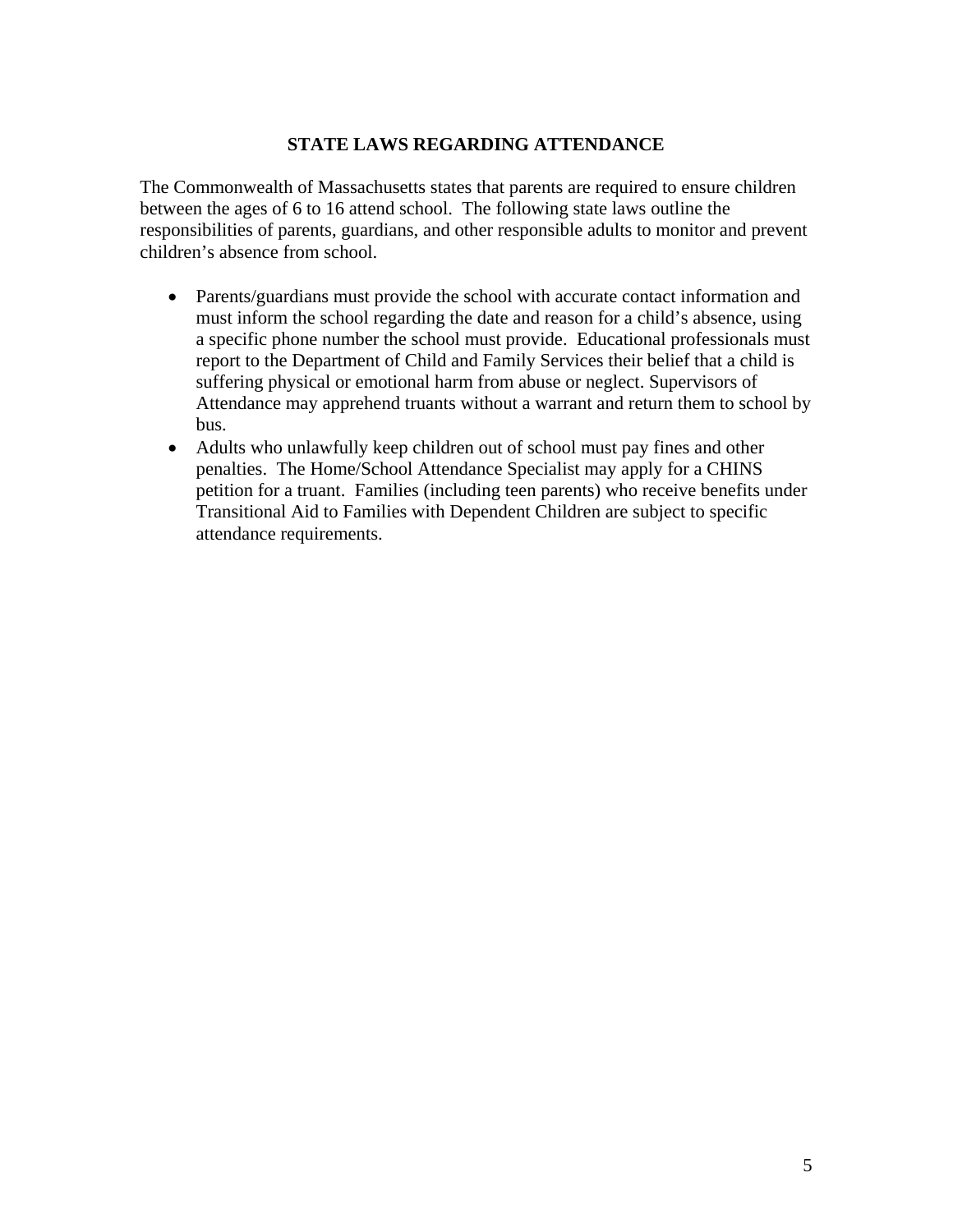#### **GENERAL INFORMATION REGARDING ATTENDANCE**

The Home/School Attendance Specialist

The Home/School Attendance Specialist will support schools in addressing attendance in all schools in the prevention and intervention for chronic truants. The specialist will communicate with the parent/guardian by telephone calls through the attendance hotline or other referrals and may go on location to intervene to support the student's return to school. As necessary, the specialist will respond to community concerns regarding attendance and related issues and**,** in some instances**,** may accompany certified personnel to escort students back to school or to the Assessment Center.

How Attendance Relates to the MCAS (Massachusetts Comprehensive Assessment System)

- Students must take and meet the competency determination for the  $10<sup>th</sup>$  grade English Language Arts, Math and Science MCAS to receive a high school diploma
- If a student has not met the competency determination for MCAS by the time he/she is otherwise eligible to graduate, he/she must file an appeal in order to receive a diploma.
- In accordance with No Child Left Behind (NCLB), all schools are expected to maintain 92% or higher average daily student attendance in order to make Adequate Yearly Progress (AYP).

To be eligible to file an MCAS appeal,

- 1. A student must have a 95% attendance rate for both  $11<sup>th</sup>$  and  $12<sup>th</sup>$  grade years\* and
- 2. The student must satisfactorily attend and participate in MCAS prep classes (students must have a 66% participation rate in the prep classes or in tutoring) and
- 3. The student must take the MCAS three (3) times\*

To receive a State Endorsed Certificate of Attainment

1. Students must meet the state attendance requirements (#1 above**).**

\*Student/school may submit evidence of extenuating circumstances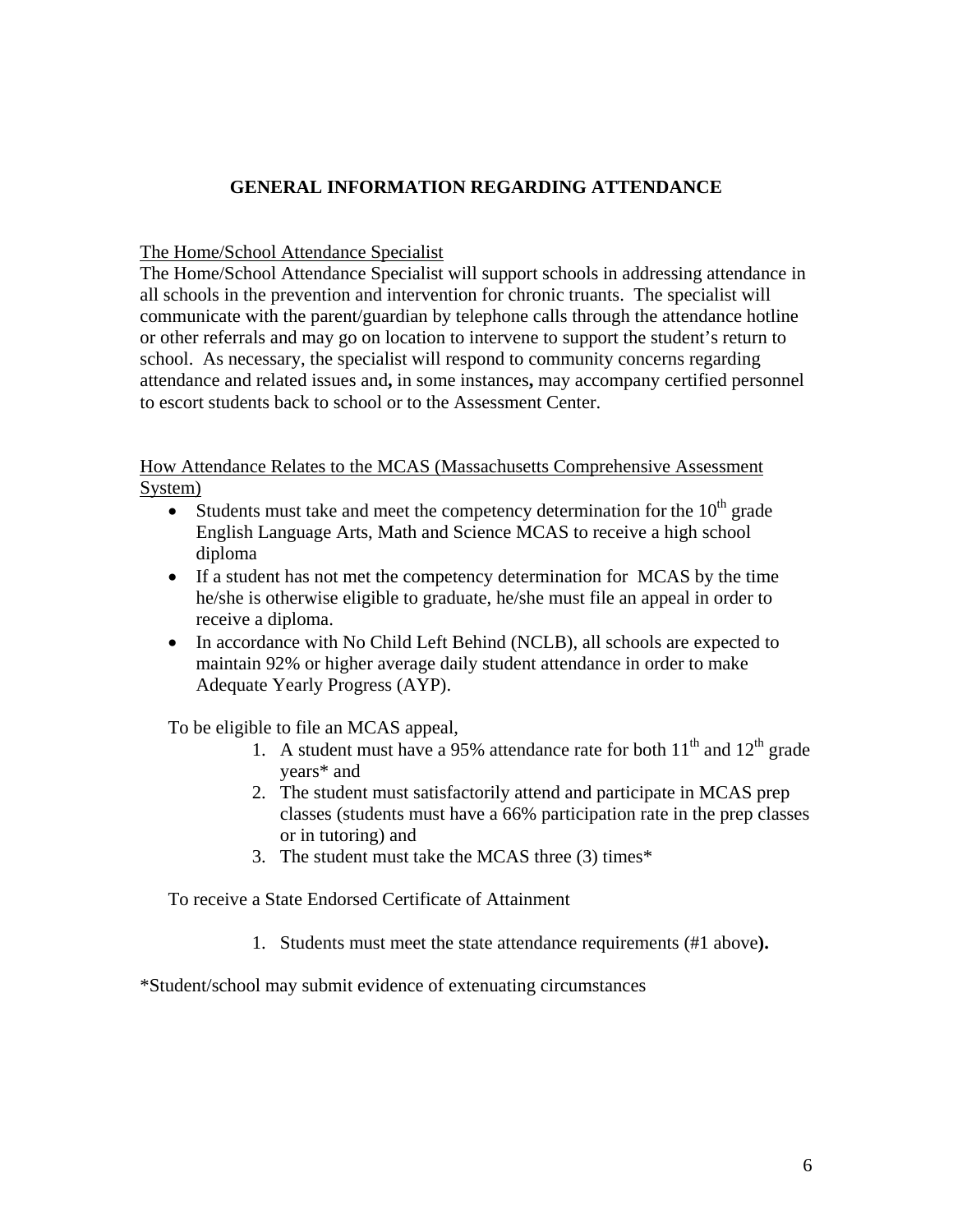#### **HIGH SCHOOLS**

#### Absences

A student who has enrolled in a class is expected to be present each time the course is in session. A student in the Springfield Public School system cannot be absent more than 14 sessions in a full year course (or 7 double block sessions in a half-year, semester course) or he/she will receive no credit for the course pending appeal. After the  $14<sup>th</sup>$ session of absence in a full year course (or  $7<sup>th</sup>$  absence in a half-year course), the student must file an appeal to receive credit. The grade**s** will be reported on his/her report card as "No Credit**"** pending appeal (NC). All courses will show **"**NC**"** for the current report card. Any student who accumulates more than 14 absences during the academic year will be ineligible to move successfully from one grade to the next unless there are validated extenuating circumstances and a successful appeal. If not the NC is not successfully appealed, the NC will revert to an FA (Failure due to Attendance).

#### Approved Absences

An approved absence is necessary to appeal a grade of NC. An approved absence occurs when a student is absent for a legitimate, acceptable reason and is able to provide adequate written documentation (a note from a parent/guardian explaining the reason for the absence) within 3 days of when he**/**she returns to school**. Students will be marked absent, administratively, until the expiration of the 3 days and then will be marked truant if a note has not been received by the school. \*Vacations and non-emergency travel are not approved absences.** 

- Approved absences including the following:
	- 1. Student illness
	- 2. Medical appointment for the student
	- 3. Death in the family
	- 4. Observance of a religious holiday
	- 5. Court appearance for the student

A formal doctor's note, a copy of the obituaries or verification of religious affiliation after 4 consecutive absences may be requested by the principal. The note must include the date absent, the reason for the absence, a phone number where a parent or guardian can be reached, and the parent or guardian's signature. Should a school official become aware that written documentation for any absence(s) has been fabricated, the absence(s) will not qualify as "approved" and will not count for the purpose of filing an appeal **However, a parent's note will not negate the necessity of filing an attendance appeal**  beyond the 7th semester absence or the 14<sup>th</sup> full year absence.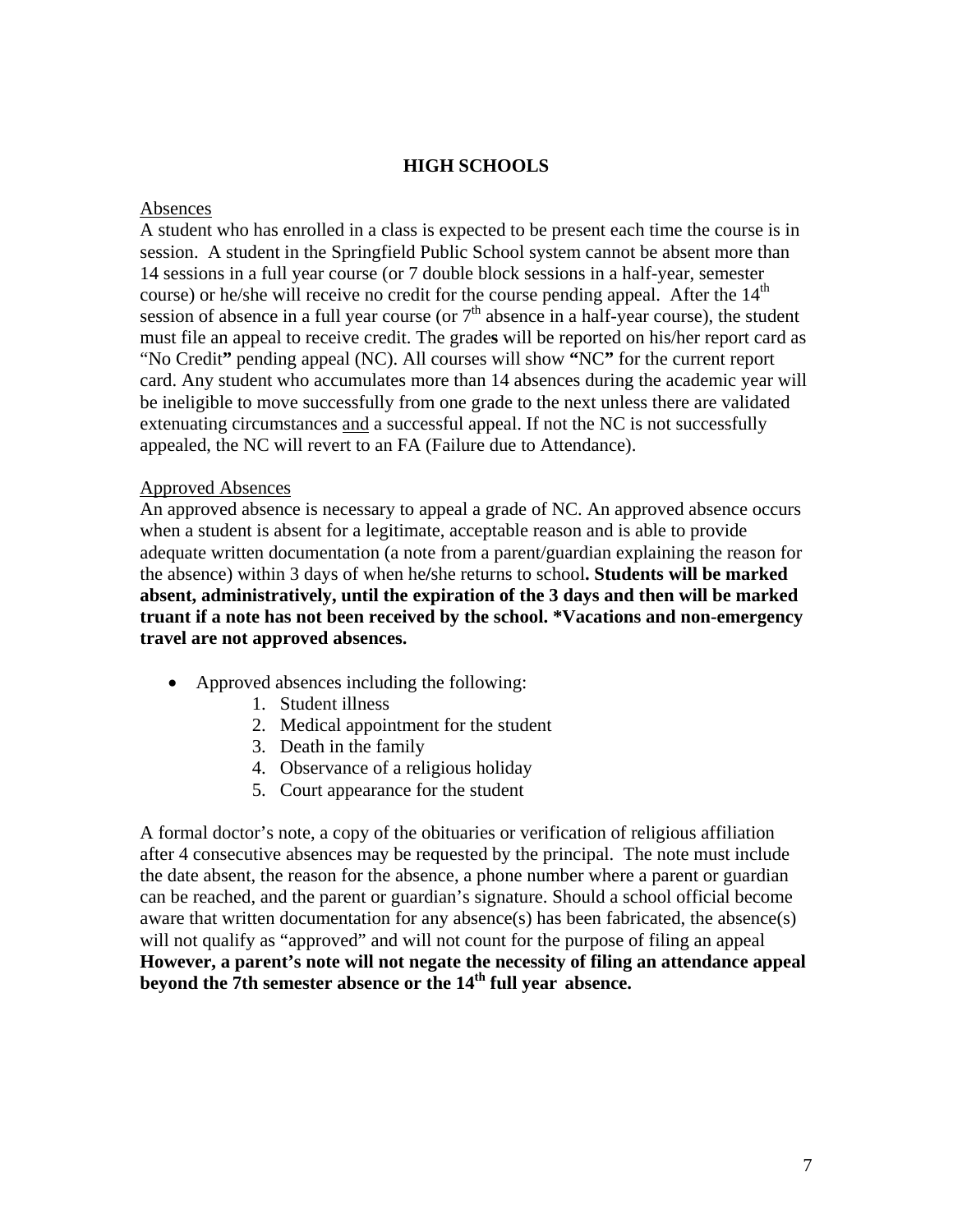#### Truancy

- A student is truant when he/she is absent without approval.
- A student is truant if he/she is absent for an unacceptable reason (one not listed above).
- A student who is truant will not be able to file an appeal for days missed due to truancy.
- A parent's note cannot excuse truancy, if the absence does not meet the criteria of an approved absence.
- A student who is truant will be required to make up missed class work and may receive a lower grade

#### Tardiness and Dismissal

A student who is not in his/her classroom at the start of the class is tardy. A student entering the classroom after one-half of the period will be considered absent from that class, unless he/she has a verified pass from a teacher, counselor, nurse or assistant principal. If a student leaves school before half of the academic day has passed then that student will be marked absent from school that day.

#### **Suspensions**

Days out of school due to external suspensions are absences that do not count towards a lack of academic credit. Students who are absent due to external suspensions will be expected to make up missed assignments, homework and tests.

#### Chronic Illness

We are aware that some students suffer from chronic illnesses. Should the student present with appropriate medical documentation to document the absences, such student will be required to complete the coursework necessary to gain course credit.

#### Process for Appealing Grades of No Credit (NC)

- Students with more than 7 absences in a semester or 14 absences in a school year will receive a grade of **"**NC**"**, which indicates they earned a passing grade. The **"NC" reverts to an "FA" (Fail due to attendance**) **if not successfully appealed. FA will equal 0 credits and 0 GPA**. **(Teachers will submit progress reports to the Home/School Attendance Specialist for each student who fails solely due to attendance.)**
- Students may appeal absences beyond 14 days to the confidential Appeal Review Committee comprised of the principal, assistant principal, Home/School Attendance Specialist and counselor. **The district Attendance Appeal form must be completed (see attached) and submitted to the Home/School Attendance Specialist two weeks prior to the last day of the semester or school year.**
- After reviewing the appeal, the Appeal Review Committee issues its decision in writing to the student and the student's teachers.
- Successful student appeals of absences will be converted to approved absence status and the student shall receive his/her appropriate grade**.**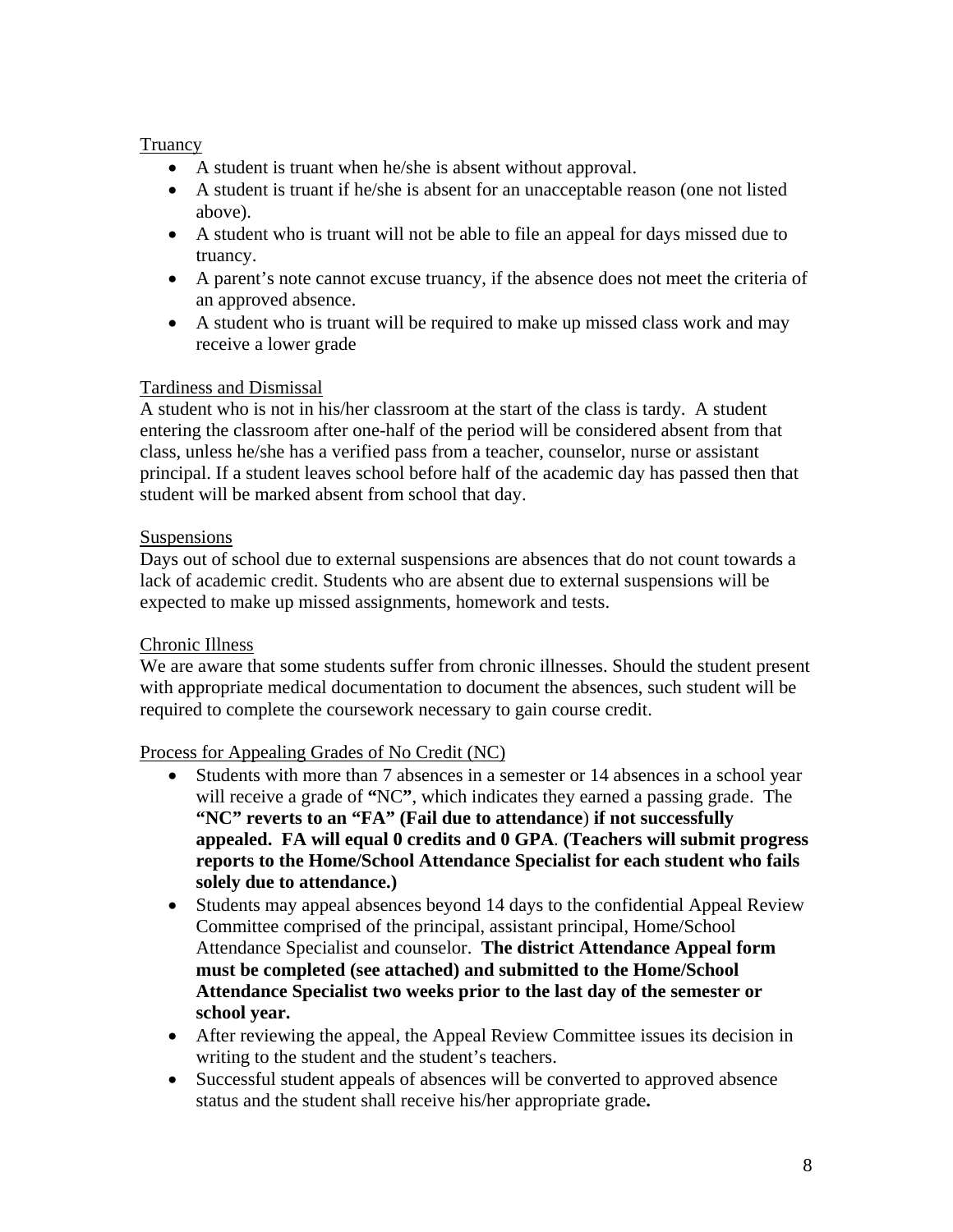#### Incentive Programs

High schools are required to design and implement programs to offer students attendance buyback options such as Saturday school, after school opportunities and summer school. Three hours of time in any of the attendance buyback program should be equivalent to one full day of school attendance. Any student who attends an attendance buyback program must be engaged in meaningful academic work that addresses skills missed during the absence periods. Credit recovery programs will be offered at each high school.

#### **MIDDLE SCHOOLS**

#### Absences

A student who has enrolled in a Springfield Public School middle school is expected to be present for the duration of the school day. All class periods must be attended. A student cannot be absent more than a total of 14 days (unapproved) in an academic school year or he/she will receive a grade of "PA" (*P*ending *A*ppeal) for all courses for the current marking period. After the  $14<sup>th</sup>$  day of absence, the student must file an appeal with the designated school based staff members. If the appeal is successful, then he/she will receive the earned letter grade for all courses. *Any student who accumulates more than 14 absences during the academic school year will be ineligible to move successfully from one grade to the next unless there are validated extenuating circumstances or a successful appeal.* 

Process for Appealing Grades of "PA"

- 1. A student may appeal absences beyond 14 days to the confidential Appeal Review Committee comprised of the principal, assistant principal, Home/School Attendance Specialist, counselor, and anyone else the principal feels would be beneficial to the appeal process.
- 2. The district Attendance Appeal form must be completed (see attached) and submitted to the Home/School Attendance Specialist two weeks prior to the last day of the school year.
- 3. After reviewing the appeal, the Appeal Review Committee issues its decision in writing to the parent/guardian and the student's teachers.
	- If the appeal is successful, all grades of "PA" will be converted to the letter grade earned by the student and all appealed absences will be converted to approved.
	- If the appeal was not successful, the "PA" reverts to an "FA" (*F*ailure due to *A*ttendance). The grade of "FA" will used be to calculate the student's final grade.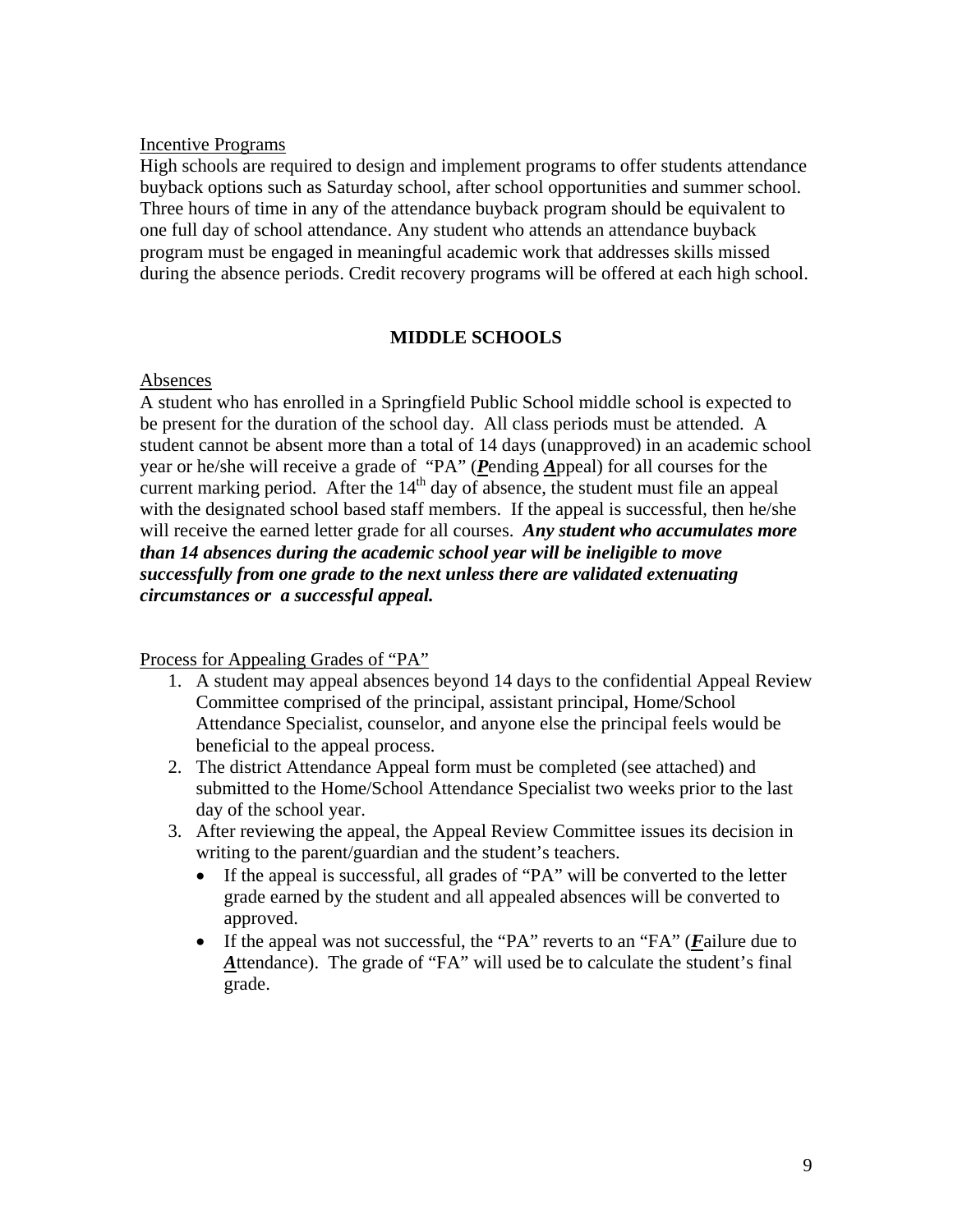#### Approved Absences

An approved absence is necessary to appeal a grade of "PA". An approved absence occurs when a student is absent for a legitimate, acceptable reason and is able to provide adequate written documentation for such absence within 3 days after he**/**she returns to school with a note from a parent/guardian explaining the reason for the absence**. Students will be marked absent, administratively, until the expiration of the 3 days and then will be marked truant if a note has not been received by the school. \*Vacations and non-emergency travel are not approved absences.** 

*.*  Approved absences including the following:

- Student illness
- Medical appointment for the student
- Death in the family
- Observance of a religious holiday
- Court appearance for the student

A formal doctor's note, a copy of the obituaries or verification of religious affiliation after 4 consecutive absences may be requested by the principal. The note must include the date absent, the reason for the absence, a phone number where a parent or guardian can be reached, and the parent or guardian's signature. Should a school official become aware that written documentation for any absence(s) has been fabricated, the absence(s) will not qualify as "approved", the student will be considered truant and the absences will not count for the purpose of filing an appeal **A** parent's note will not negate the **necessity of filing an appeal beyond the 14th day of absence.** 

#### Truancy

- A student is truant when he/she is absent without approval.
- A student is truant if he/she is absent for an unacceptable reason (one not listed above).
- A student who is truant will not be able to file an appeal for days missed due to truancy.
- A parent's note cannot excuse truancy, if the absence does not meet the criteria of an approved absence.

#### Tardiness and Dismissal

A student who is not in his/her classroom at the start of the class is tardy. A student entering the classroom after one-half of the period will be considered absent from that class, unless he/she has a verified pass from a teacher, counselor, nurse or assistant principal.

If a student leaves school before half of the academic day has passed then that student will be marked absent from school that day.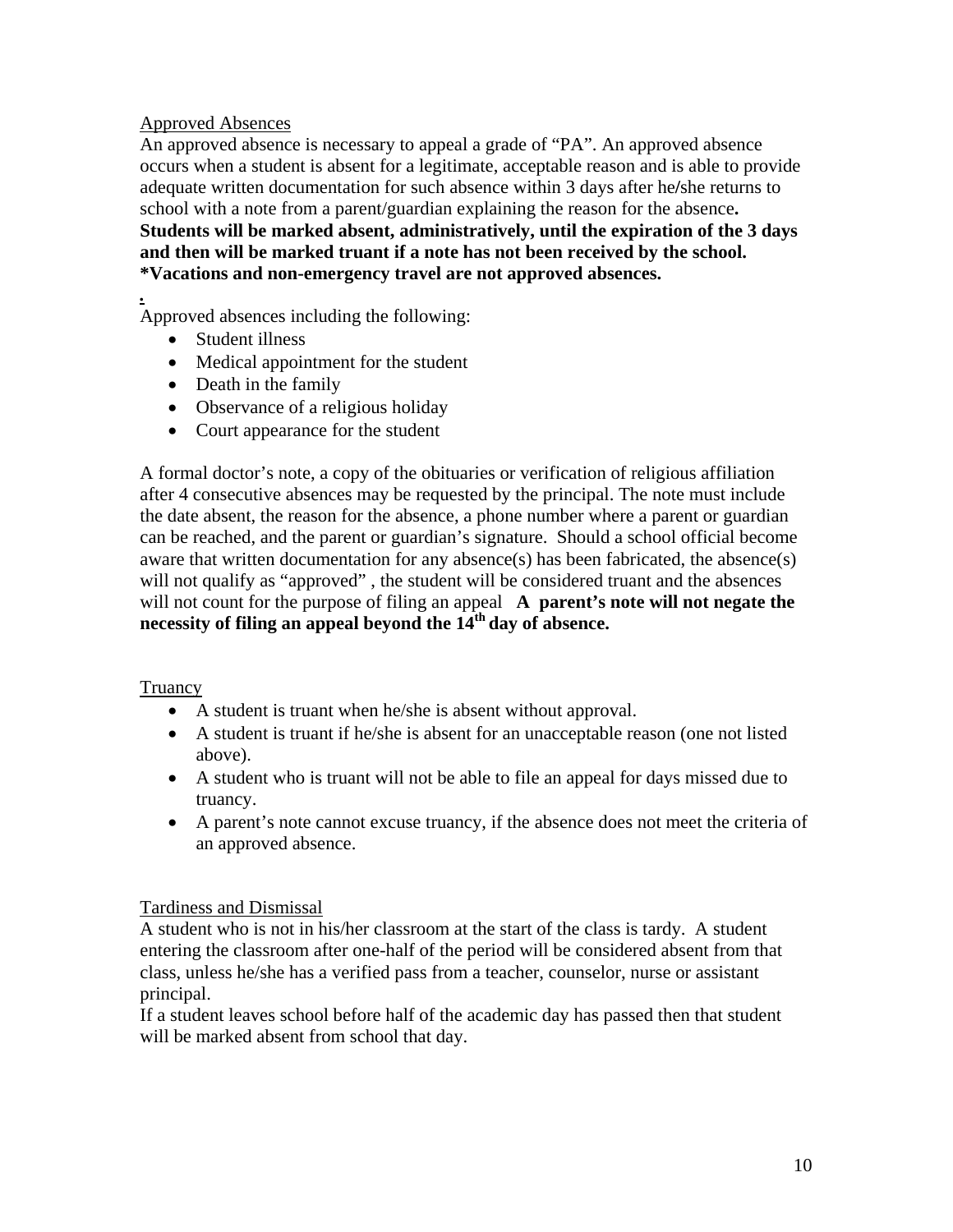#### Suspensions

Days out of school due to external suspensions are absences that do not count towards a lack of academic credit. Students who are absent due to external suspensions will be expected to make up missed assignments, homework and tests.

#### Chronic Illness

We are aware that some students suffer from chronic illnesses. Should the student present with appropriate medical documentation to document the absences, such student will be required to complete the coursework necessary to gain course credit.

#### Promotion/Retention

Any student who accumulates 14 or more absences during a school year may be ineligible to move successfully from one grade to the next unless there are extenuating circumstances. The principal, counselor or Chief Schools' Officer may consider exceptions to this policy for medical reasons, serious illnesses, hospitalizations and extraordinary circumstances.

#### Incentive Programs

Each middle school is encouraged to design and implement programs to acknowledge a student's efforts to maintain and/or improve school attendance such as rallies, contests or other special activities. Middle schools will offer attendance buyback programs such as Saturday school, after school programs or summer school. Three hours of time in any of the attendance buyback program should be equivalent to one full day of school attendance. Any student who attends an attendance buyback program must be engaged in meaningful academic work that addresses skills missed during the absence periods. Credit recovery programs may be offered at the middle school level.

#### ELEMENTARY SCHOOLS

#### Absences

A student who has enrolled in a Springfield Public School elementary school is expected to be present for the duration of the school day. A student cannot be absent more than a total of 14 days *(approved and unapproved)* in an academic school year. *Any student who accumulates more than 14 absences during the academic school year may be ineligible to move successfully from one grade to the next. Circumstances surrounding promotion or retention will be considered by the principal on an individual basis.*  Approved Absences

An approved absence occurs when a student is absent for a legitimate, acceptable reason and is able to provide adequate written documentation for such absence within 3 days after he**/**she returns to school with a note from a parent/guardian explaining the reason for the absence**. Students will be marked absent, administratively, until the expiration of the 3 days and then will be marked truant if a note has not been received by the school. \*Vacations and non-emergency travel are not approved absences.**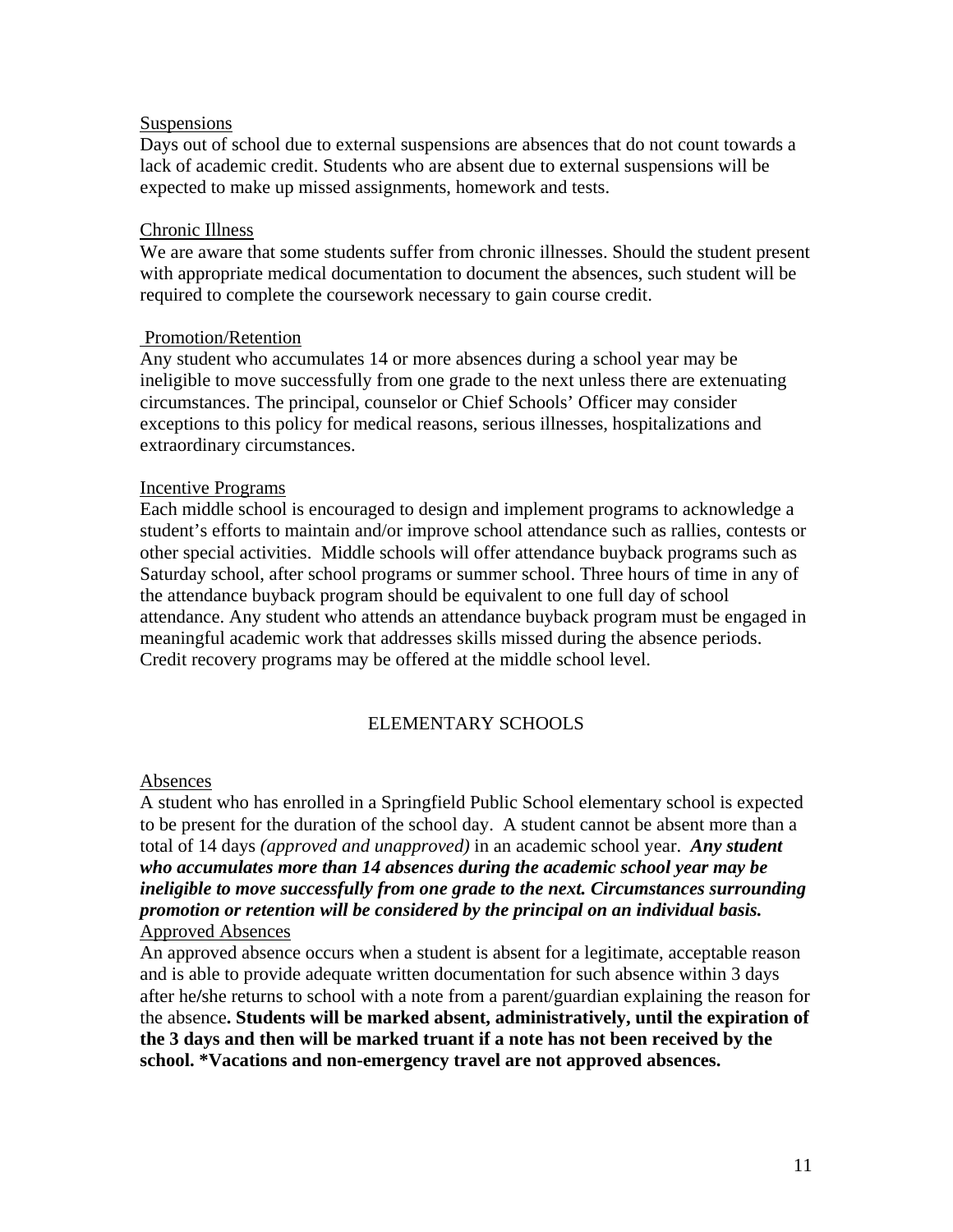Approved absences including the following:

- Student illness
- Medical appointment for the student
- Death in the family
- Observance of a religious holiday
- Court appearance for the student

A formal doctor's note, a copy of the obituaries or verification of religious affiliation after 4 consecutive absences may be requested by the principal. The note must include the date absent, the reason for the absence, a phone number where a parent or guardian can be reached, and the parent or guardian's signature. Should a school official become aware that written documentation for any absence(s) has been fabricated, the absence(s) will not qualify as "approved" and will not count towards an appeal for promotion and the student will be considered "truant" for those days.

#### Truancy

- A student is truant when he/she is absent without approval.
- A student is truant if he/she is absent for an unacceptable reason (one not listed above).
- A parent's note cannot excuse truancy, if the absence does not meet the criteria of an approved absence.

#### Tardiness and Dismissal

A student who is not in his/her school building at the start of the class is tardy.

ALL requests for early dismissals must be in writing and given to the principal or designee at the start of the school day. The school reserves the right to verify and/or deny a request for early dismissal.

#### Suspensions

Days out of school due to external suspensions are absences that do not count towards a lack of academic credit. Students who are absent due to external suspensions will be expected to make up missed assignments, homework and tests.

#### Incentive Programs

Each elementary school is encouraged to design and implement programs to acknowledge a student's efforts to maintain and/or improve school attendance. Programs may include but are not limited to certificates, awards, assemblies, special activities, and school wide recognition.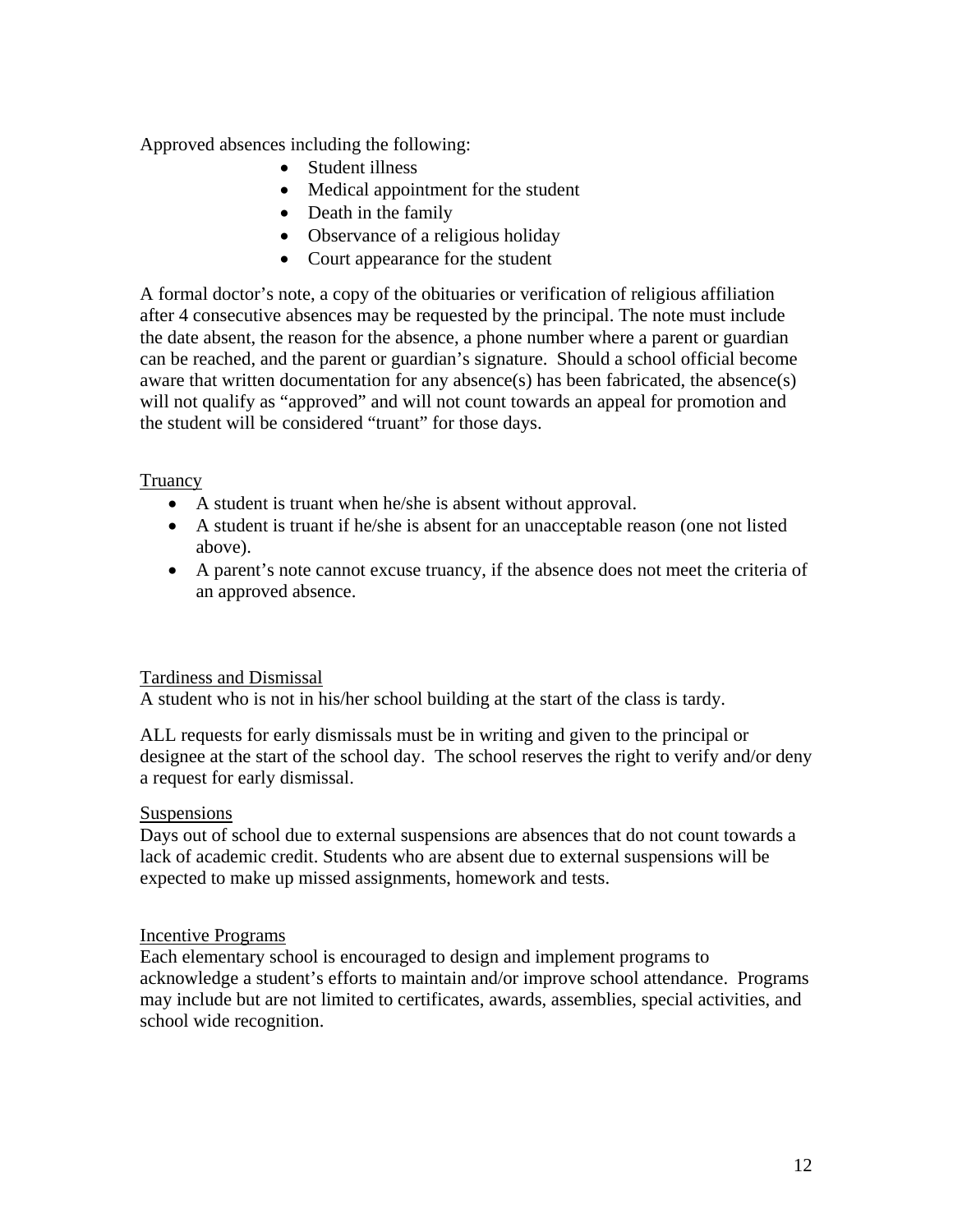## **ADDENDUM A**

## Attendance Improvement Initiative

*Principals shall be responsible for the implementation of the following Attendance Improvement Initiative which addresses parental notifications of student absence, in- school monitoring of student attendance and community options for chronic truancy*.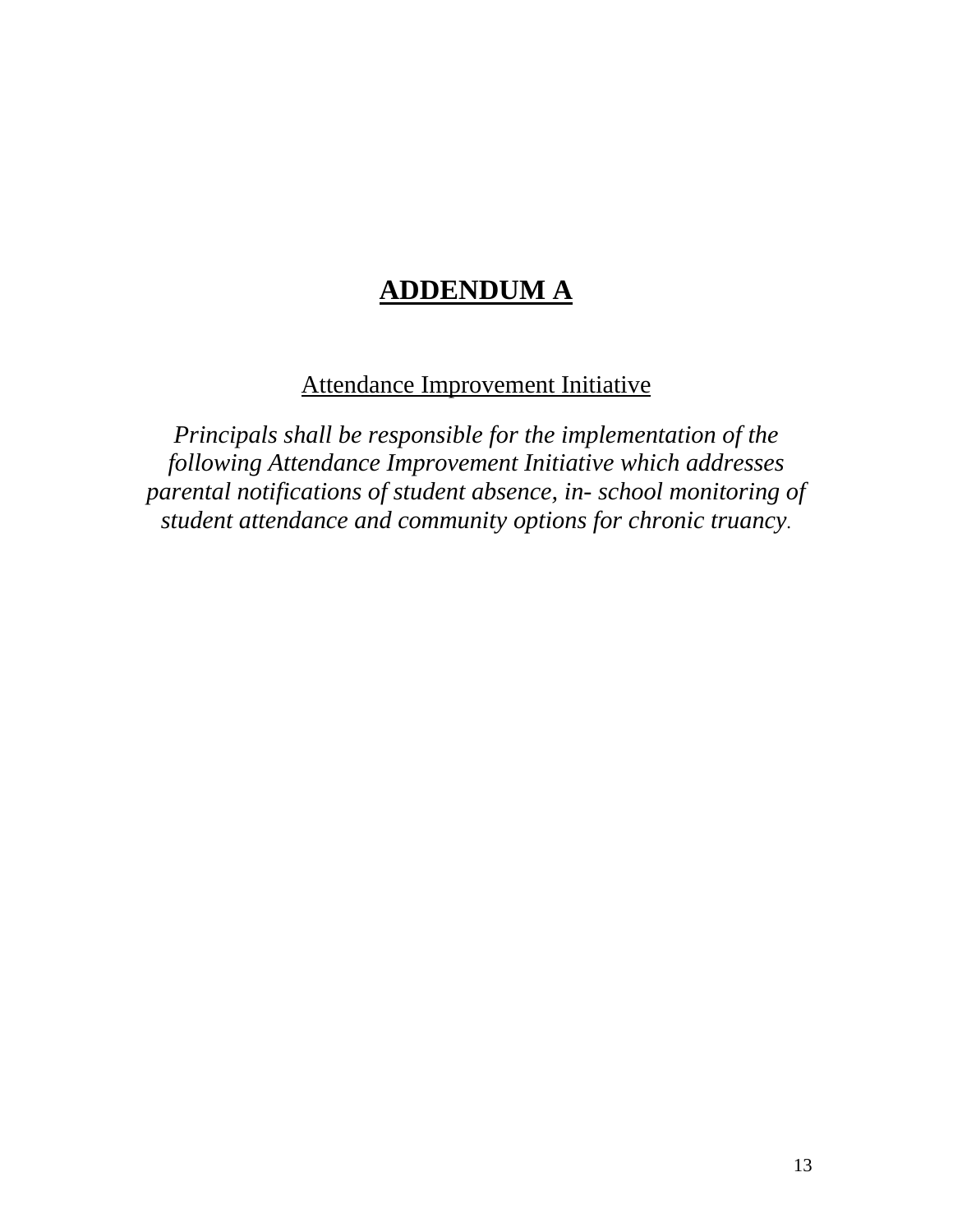#### **CUMULATIVE UNEXCUSED ABSENCE PROCEDURE:**  L **ELEMENTARY LEVEL PROTOCOL Springfield Public Schools 1st Day Unexcused Absence** Daily attendance query from SASI provided to designated staff to facilitate calls In addition to the data clerk calling the parent, the classroom teacher is highly encouraged to make a phone call home to parent to inquire about the absence and assist in resolving issues. The teacher will make a referral to appropriate personnel as needed (ex. SAC, Administrator, Nurse). Record contact in **Attendance Phone Log. 2nd Day Unexcused Absence** In addition to the data clerk calling the parent, the classroom teacher is highly encouraged to make a phone call home to parent to inquire about the absence and assist in resolving issues. The teacher will make a referral to appropriate personnel as needed. Record contact in **Attendance Phone Log.** Mandatory referral to the School Adjustment Counselor for personal phone call to parent. **3rd Day Unexcused Absence** In addition to the data clerk calling the parent, the classroom teacher is highly encouraged to make a phone call home to parent to inquire about the absence and assist in resolving issues. The teacher will make a referral to appropriate personnel as needed. Record contact in **Attendance Contact Log.** Data clerk sends the "**Letter of Concern"** to parent via U.S. Mail or email if available Home visit/parent conference is conducted by designated school staff. Document Home Visit. **INTERVENTION LEVEL I** is completed with family during visit. **4th, 5th and 6th Day Unexcused** Data clerk calls home to verify unexcused absence. Data clerk notifies administrator and Attendance Specialist. Administrator, Attendance Specialist and SAC evaluate interventions which are currently in place and make revisions as needed. Consider both site-based and community-based interventions. Consider and determine meaningfulness of both interventions and incentives. **"Letter of Warning"** mailed to parent via U.S. Mail or email if available Letter of Retention sent on Day #6 and/or mid-year. Data clerk calls home to verify unexcused absence.  $\checkmark$  2<sup>nd</sup> Home Visit by Attendance Specialist and designated school staff. Document Home Visit Administrator or designee will conference with parents/guardians, teacher, and other appropriate school personnel to complete **INTERVENTION LEVEL II and Attendance Contractual Agreement**  Refer to STAT or Service Team for intervention and case management **7th Day Unexcused Absence**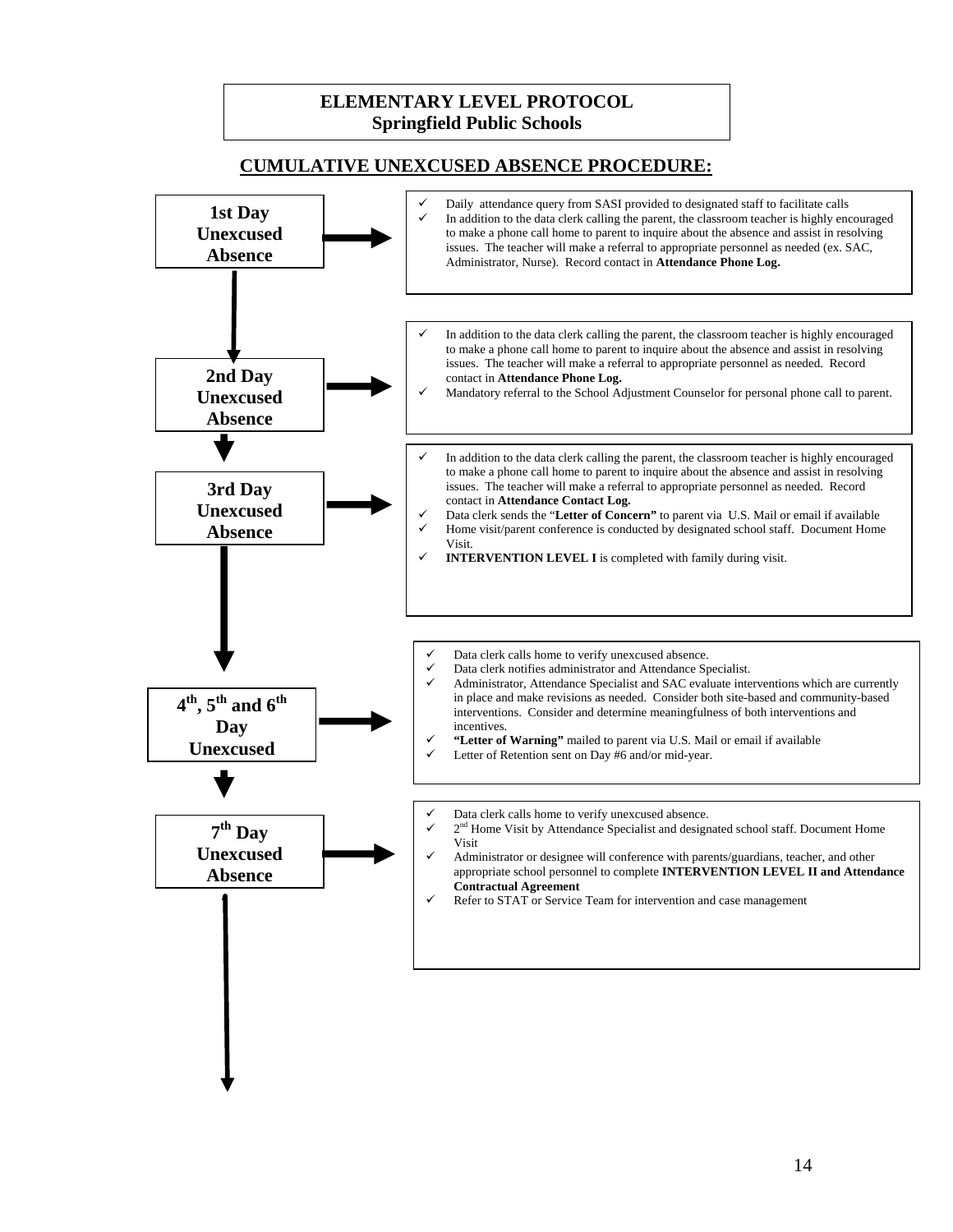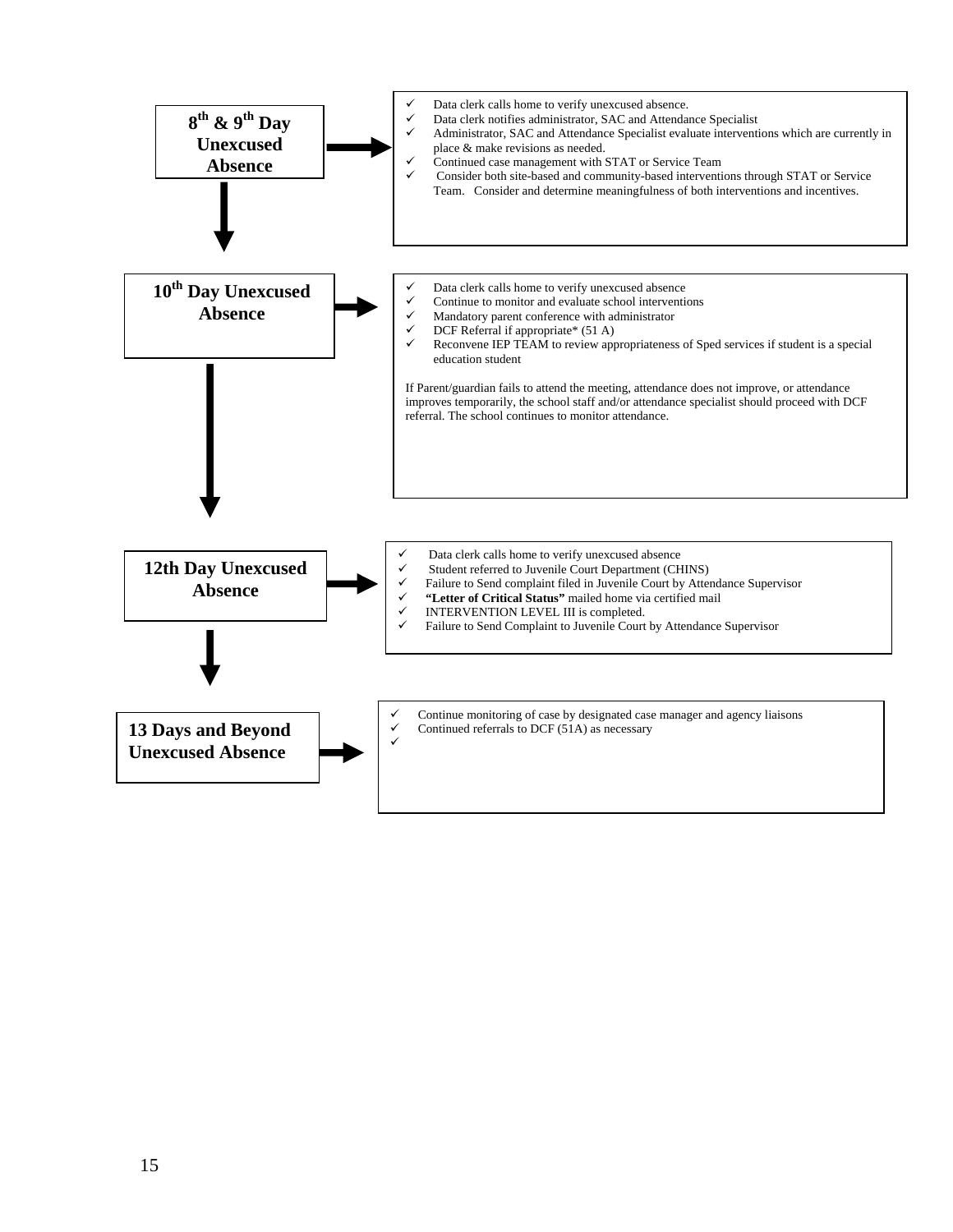#### **SECONDARY LEVEL PROTOCOL Springfield Public Schools**

#### **CUMULATIVE UNEXCUSED ABSENCE PROCEDURE:**

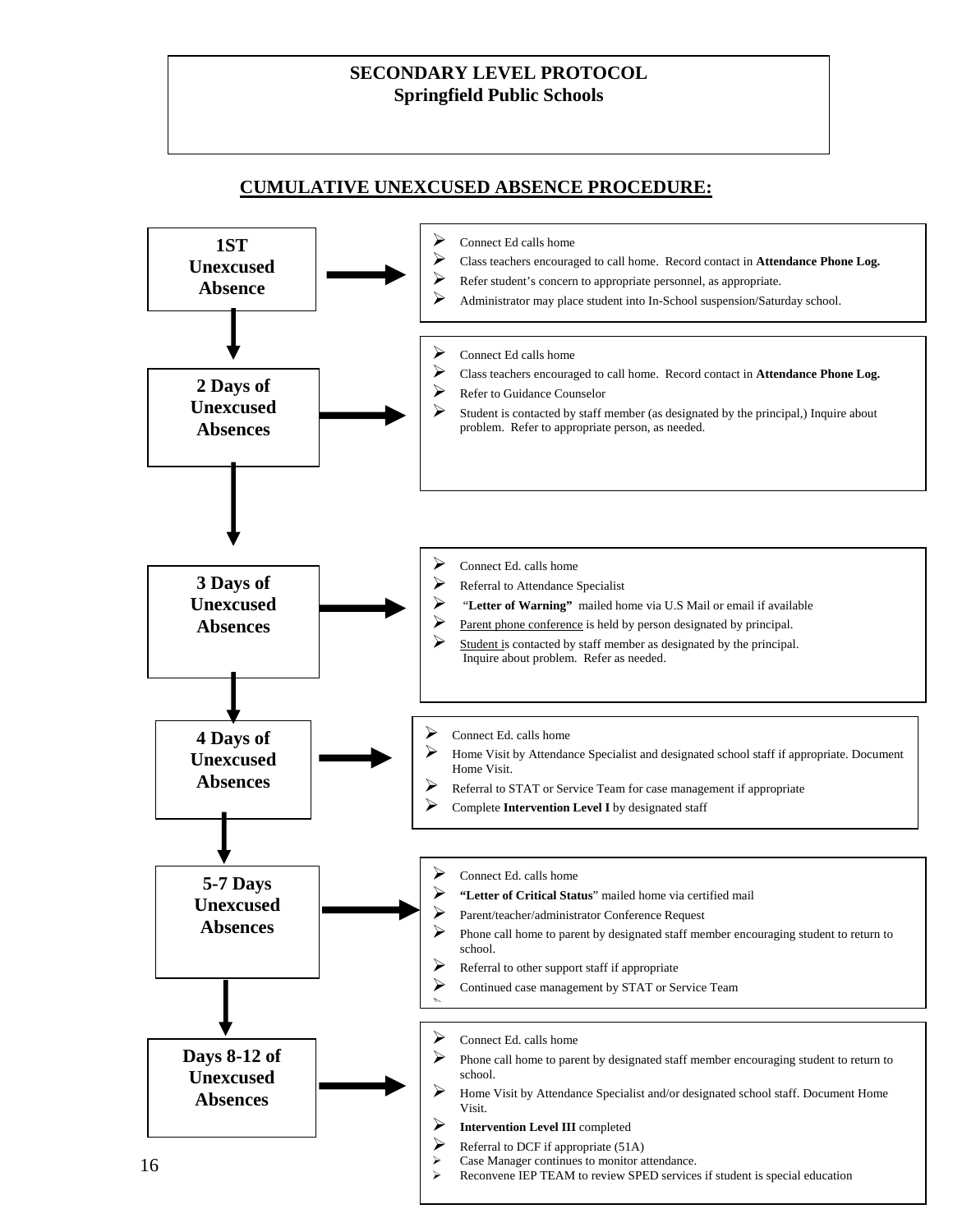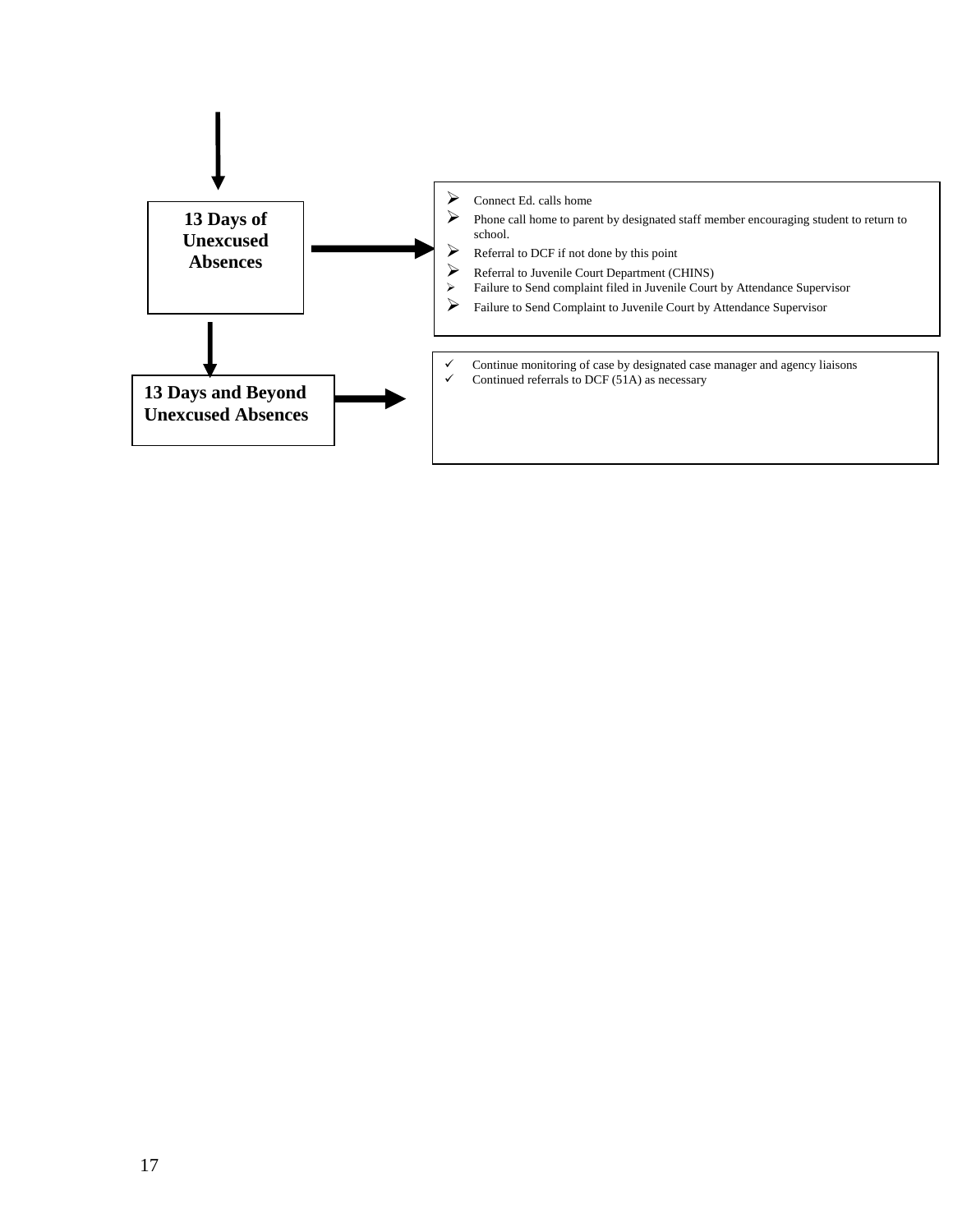![](_page_17_Picture_0.jpeg)

| <b>School Monthly Attendance Report</b>      |  |
|----------------------------------------------|--|
|                                              |  |
| Circle One: Elementary / Middle / High Zone: |  |
|                                              |  |
|                                              |  |
| Total Number of attendance letters mailed:   |  |
|                                              |  |
|                                              |  |
|                                              |  |
|                                              |  |
|                                              |  |
|                                              |  |
|                                              |  |

*\*Additional information and/or supporting documentation and data may be requested.* 

The mission of the Springfield Public Schools is to provide the highest quality of education so that all of our students are empowered to realize their full‐potential and lead fulfilling lives as lifelong learners, responsible citizens and leaders in the 21st Century.

l,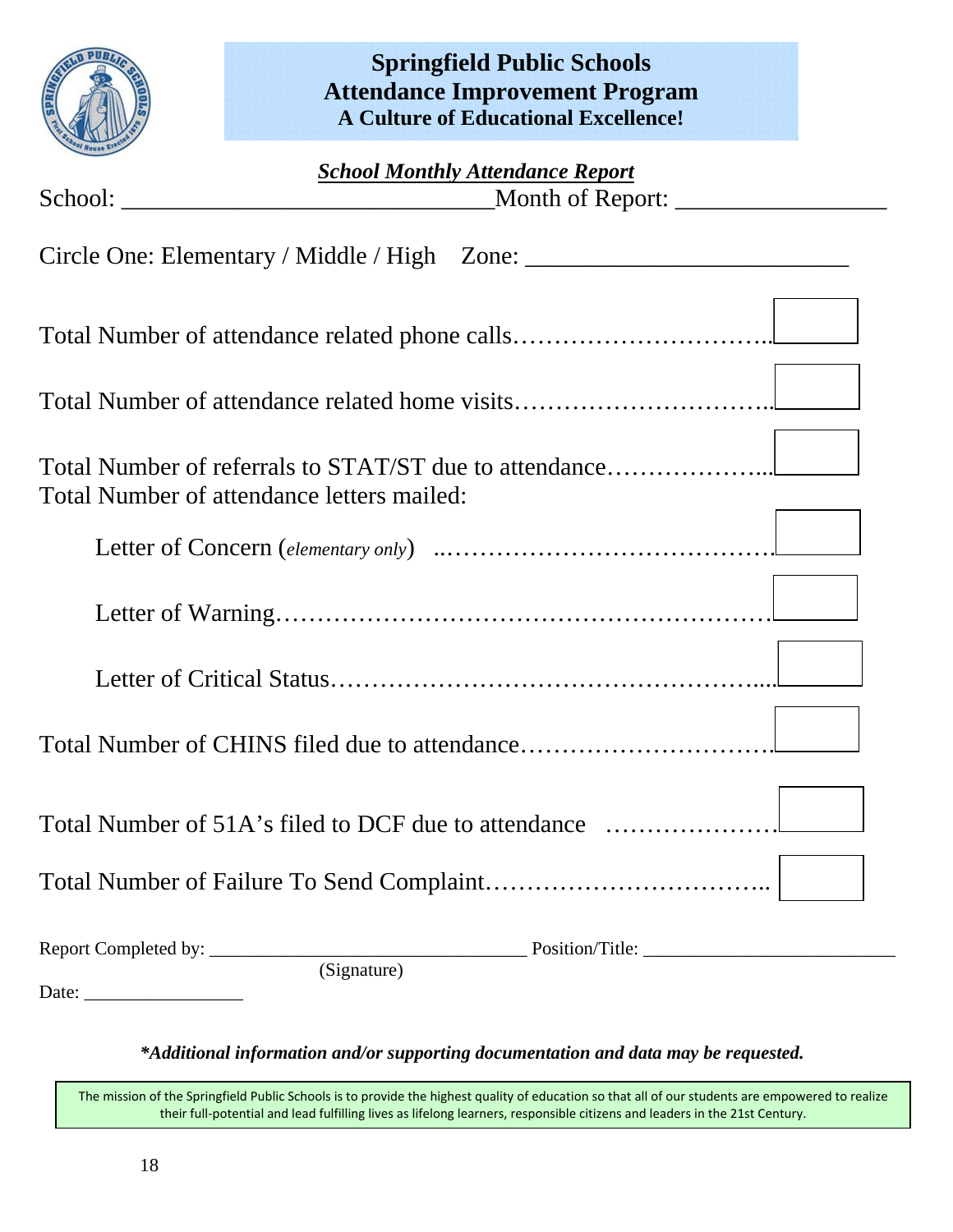![](_page_18_Picture_0.jpeg)

## **Intervention Level I**

| Parent(s)/quardian(s)     | $(\mathbf{w})$<br><u> 1989 - Johann Barbara, martin eta politika</u> r<br>(c) |
|---------------------------|-------------------------------------------------------------------------------|
| <b>Attendance issues:</b> |                                                                               |

**Initial efforts to communicate attendance concerns to student/parent(s)/guardian(s):**

| <b>Dates</b> | <b>School contact person</b> | <b>Action taken</b> | <b>Result of Initial Communication</b> |
|--------------|------------------------------|---------------------|----------------------------------------|
|              |                              |                     |                                        |
|              |                              |                     |                                        |
|              |                              |                     |                                        |

**Improvement goals:** 

**Student's responsibilities toward reaching attendance goal(s):** 

**Parent's responsibilities toward reaching attendance goals(s):** 

**Staff members' responsibilities toward reaching attendance goal(s):** 

**Attendance Specialist:** 

**Counselor:** 

**Other staff member(s):** 

| Administrator's Signature: Management of Administrator's Signature: | <b>Date</b> |
|---------------------------------------------------------------------|-------------|
| Student's Signature:                                                | <b>Date</b> |
|                                                                     | <b>Date</b> |
|                                                                     |             |

*\*Please attach student attendance report to this document*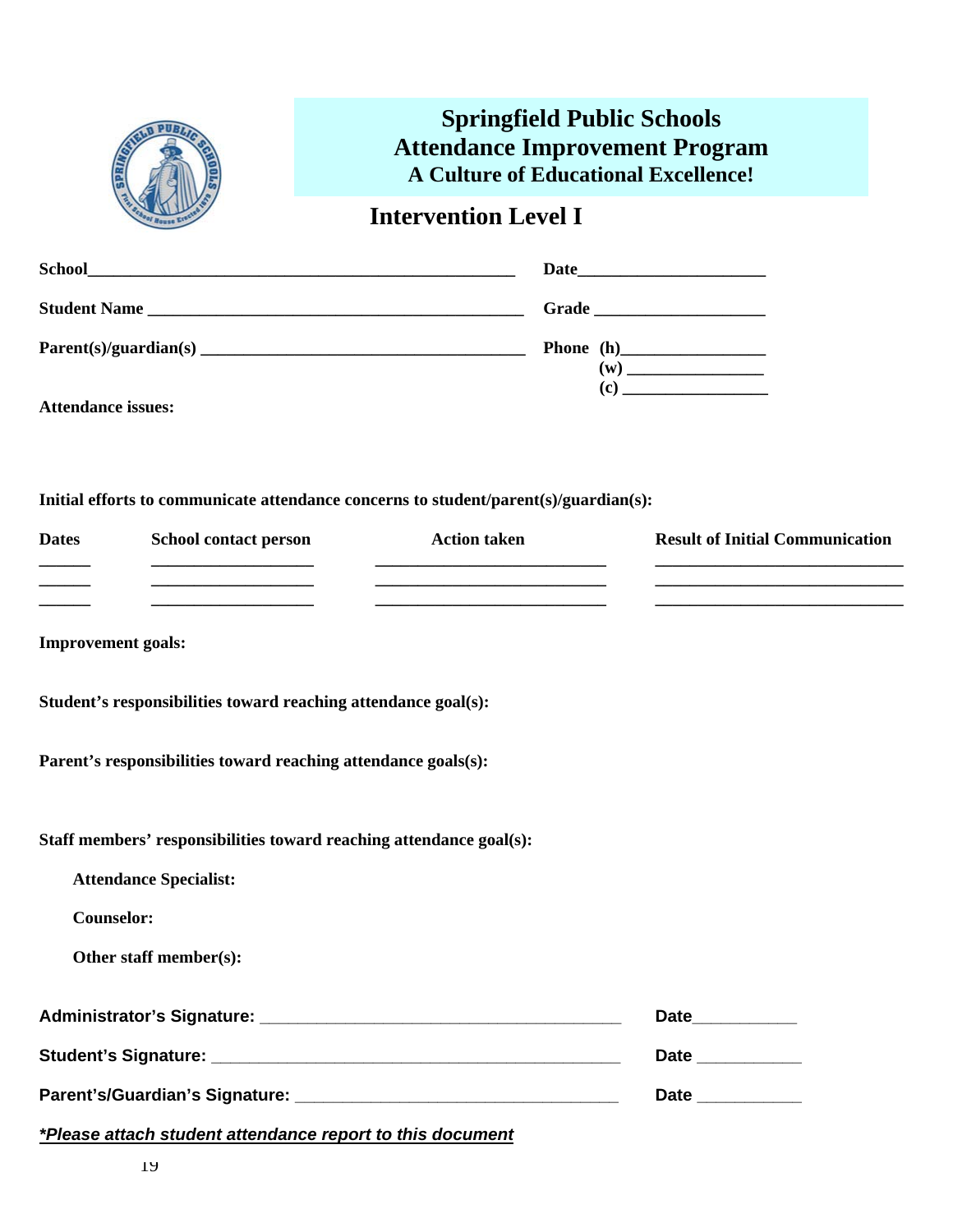| <b>CITERIS</b>                                  | <b>Springfield Public Schools</b><br><b>Attendance Improvement Program</b><br><b>A Culture of Educational Excellence!</b>                                        |               |
|-------------------------------------------------|------------------------------------------------------------------------------------------------------------------------------------------------------------------|---------------|
|                                                 | <b>Intervention Level II</b>                                                                                                                                     |               |
|                                                 |                                                                                                                                                                  |               |
| <b>Student Information:</b>                     |                                                                                                                                                                  |               |
| Student Name (last, first, middle)              |                                                                                                                                                                  | Grade         |
| Address                                         |                                                                                                                                                                  | Date of Birth |
| Zip Code                                        |                                                                                                                                                                  | Phone number  |
| $Parent(s)/guardian(s)$ :                       |                                                                                                                                                                  |               |
|                                                 |                                                                                                                                                                  |               |
|                                                 |                                                                                                                                                                  |               |
| (father, step-father, guardian, other)          |                                                                                                                                                                  |               |
| (mother, step-mother, guardian, other)          |                                                                                                                                                                  |               |
|                                                 | Services/programs currently in place for the student (check as many as apply):<br>_________ Special Education (level): _______________                           |               |
| Gifted and Talented<br>504 Plan (Please attach) | LEP Level/Phase _________ First Language_________ Will an interpreter be required? (Yes /No)<br>_____ STAT/ST referral (Please attach record of Problem Solving) |               |

**\_\_\_\_\_\_\_\_\_\_\_\_\_\_\_\_\_\_\_\_\_\_\_\_\_\_\_\_\_\_\_\_\_\_\_\_\_\_\_\_\_\_\_\_\_\_\_\_\_\_\_\_\_\_\_\_\_\_\_\_\_\_\_\_\_\_\_\_\_\_\_\_\_\_\_\_\_\_ \_\_\_\_\_\_\_\_\_\_\_\_\_\_\_\_\_\_\_\_\_\_\_\_\_\_\_\_\_\_\_\_\_\_\_\_\_\_\_\_\_\_\_\_\_\_\_\_\_\_\_\_\_\_\_\_\_\_\_\_\_\_\_\_\_\_\_\_\_\_\_\_\_\_\_\_\_\_ \_\_\_\_\_\_\_\_\_\_\_\_\_\_\_\_\_\_\_\_\_\_\_\_\_\_\_\_\_\_\_\_\_\_\_\_\_\_\_\_\_\_\_\_\_\_\_\_\_\_\_\_\_\_\_\_\_\_\_\_\_\_\_\_\_\_\_\_\_\_\_\_\_\_\_\_\_\_ \_\_\_\_\_\_\_\_\_\_\_\_\_\_\_\_\_\_\_\_\_\_\_\_\_\_\_\_\_\_\_\_\_\_\_\_\_\_\_\_\_\_\_\_\_\_\_\_\_\_\_\_\_\_\_\_\_\_\_\_\_\_\_\_\_\_\_\_\_\_\_\_\_\_\_\_\_\_ \_\_\_\_\_\_\_\_\_\_\_\_\_\_\_\_\_\_\_\_\_\_\_\_\_\_\_\_\_\_\_\_\_\_\_\_\_\_\_\_\_\_\_\_\_\_\_\_\_\_\_\_\_\_\_\_\_\_\_\_\_\_\_\_\_\_\_\_\_\_\_\_\_\_\_\_\_\_ \_\_\_\_\_\_\_\_\_\_\_\_\_\_\_\_\_\_\_\_\_\_\_\_\_\_\_\_\_\_\_\_\_\_\_\_\_\_\_\_\_\_\_\_\_\_\_\_\_\_\_\_\_\_\_\_\_\_\_\_\_\_\_\_\_\_\_\_\_\_\_\_\_\_\_\_\_\_**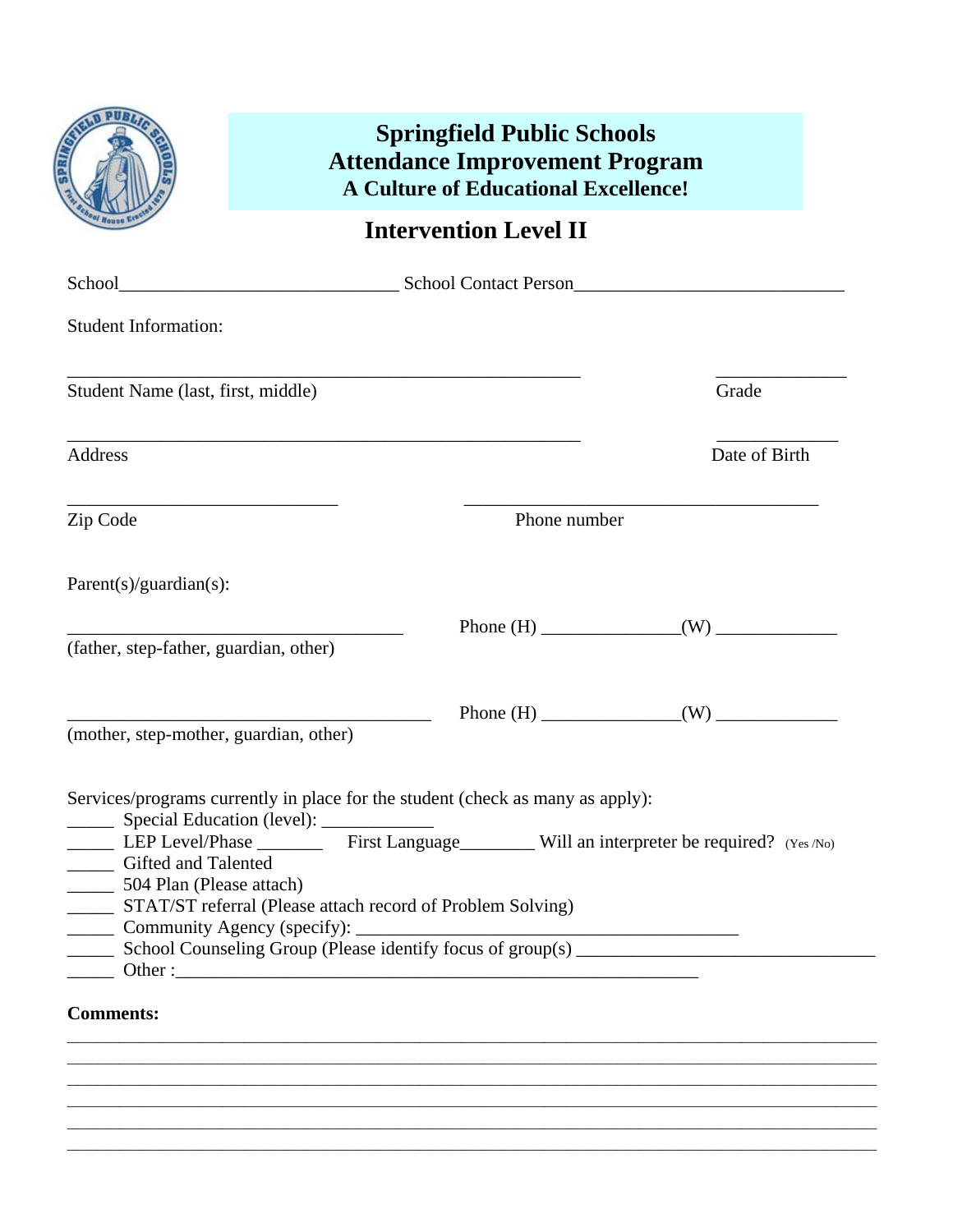#### **Behavioral Summary**:

#### **I. Attendance (Please attach student attendance reports)**

\_\_\_\_\_Excused absences to date \_\_\_\_\_Unexcused absences to date \_\_\_\_\_Tardies to date

**\_\_\_\_\_\_\_\_\_\_\_\_\_\_\_\_\_\_\_\_\_\_\_\_\_\_\_\_\_\_\_\_\_\_\_\_\_\_\_\_\_\_\_\_\_\_\_\_\_\_\_\_\_\_\_\_\_\_\_\_\_\_\_** 

**II. Behavior** Please note your perceptions/observations of factors which you believe may be contributing to the student's poor attendance.

> \_\_\_\_\_\_\_\_\_\_\_\_\_\_\_\_\_\_\_\_\_\_\_\_\_\_\_\_\_\_\_\_\_\_\_\_\_\_\_\_\_\_\_\_\_\_\_\_\_\_\_\_\_\_\_\_\_\_\_\_\_\_\_\_\_\_\_\_\_\_\_\_\_\_\_\_\_\_ \_\_\_\_\_\_\_\_\_\_\_\_\_\_\_\_\_\_\_\_\_\_\_\_\_\_\_\_\_\_\_\_\_\_\_\_\_\_\_\_\_\_\_\_\_\_\_\_\_\_\_\_\_\_\_\_\_\_\_\_\_\_\_\_\_\_\_\_\_\_\_\_\_\_\_\_\_\_

\_\_\_\_\_\_\_\_\_\_\_\_\_\_\_\_\_\_\_\_\_\_\_\_\_\_\_\_\_\_\_\_\_\_\_\_\_\_\_\_\_\_\_\_\_\_\_\_\_\_\_\_\_\_\_\_\_\_\_\_\_\_\_\_\_\_\_\_\_\_\_\_\_\_\_\_\_\_

**\_\_\_\_\_\_\_\_\_\_\_\_\_\_\_\_\_\_\_\_\_\_\_\_\_\_\_\_\_\_\_\_\_\_\_\_\_\_\_\_\_\_\_\_\_\_\_\_\_\_\_\_\_\_\_\_\_\_\_\_\_\_\_\_\_\_\_\_\_\_\_\_\_\_\_\_\_\_**

\_\_\_\_\_Family issues \_\_\_\_\_Runaway \_\_\_\_\_\_Emotional Issues

\_\_\_\_\_Student's choice of peers \_\_\_\_\_Legal issues \_\_\_\_\_Substance abuse: \_\_\_\_\_drugs \_\_\_\_\_alcohol \_\_\_\_tobacco

\_\_\_\_\_Other (please specify)

#### **School Intervention Level I (please attach Level I form):**

Name(s) and date(s) of staff member(s) who contacted parent(s) regarding student's excessive absences

\_\_\_\_\_\_\_\_\_\_\_\_\_\_\_\_\_\_\_\_\_\_\_\_\_\_\_\_\_ \_\_\_\_\_\_\_\_\_\_\_\_\_\_\_\_\_\_\_\_\_\_\_\_\_\_\_\_\_\_\_\_

\_\_\_\_\_\_\_\_\_\_\_\_\_\_\_\_\_\_\_\_\_\_\_\_\_\_\_\_\_ \_\_\_\_\_\_\_\_\_\_\_\_\_\_\_\_\_\_\_\_\_\_\_\_\_\_\_\_\_\_\_\_

Results of the parent/student communication:

\_\_\_\_\_\_ attendance improved

\_\_\_\_\_\_ attendance failed to improve

\_\_\_\_\_\_ other (please explain)\_\_\_\_\_\_\_\_\_\_\_\_\_\_\_\_\_\_\_\_\_\_\_\_\_\_\_\_\_\_\_\_\_\_\_\_\_\_\_\_\_\_\_\_\_\_\_\_\_\_\_\_\_\_\_\_\_\_\_\_\_\_\_

#### **School Intervention Level II:**

School conference(s) held with parents which included teacher, counselor, attendance specialist, and/or administrator. Date(s) of conference(s)

\_\_\_\_\_\_\_\_\_\_\_\_\_\_\_\_\_\_\_\_\_\_\_\_\_\_\_\_\_\_\_\_\_\_\_\_\_\_\_\_\_\_\_\_\_\_\_\_\_\_\_\_\_\_\_\_\_\_\_\_\_\_\_\_\_\_\_\_\_\_\_\_\_\_\_\_\_\_\_\_\_\_\_\_\_\_\_ \_\_\_\_\_\_\_\_\_\_\_\_\_\_\_\_\_\_\_\_\_\_\_\_\_\_\_\_\_\_\_\_\_\_\_\_\_\_\_\_\_\_\_\_\_\_\_\_\_\_\_\_\_\_\_\_\_\_\_\_\_\_\_\_\_\_\_\_\_\_\_\_\_\_\_\_\_\_\_\_\_\_\_\_\_\_\_ \_\_\_\_\_\_\_\_\_\_\_\_\_\_\_\_\_\_\_\_\_\_\_\_\_\_\_\_\_\_\_\_\_\_\_\_\_\_\_\_\_\_\_\_\_\_\_\_\_\_\_\_\_\_\_\_\_\_\_\_\_\_\_\_\_\_\_\_\_\_\_\_\_\_\_\_\_\_\_\_\_\_\_\_\_\_\_

#### Results of the parent/student conference

\_\_\_\_\_\_Attendance Contract signed (please attach)

\_\_\_\_\_\_attempted at least two parent/student conferences with teacher, counselor, administrator but parent(s)/guardian(s) failed to show.

Date(s) of attempted conferences \_\_\_\_\_\_\_\_\_\_\_\_\_\_\_\_\_\_\_\_\_\_\_\_\_\_\_\_\_\_\_\_\_\_\_\_\_\_\_\_\_\_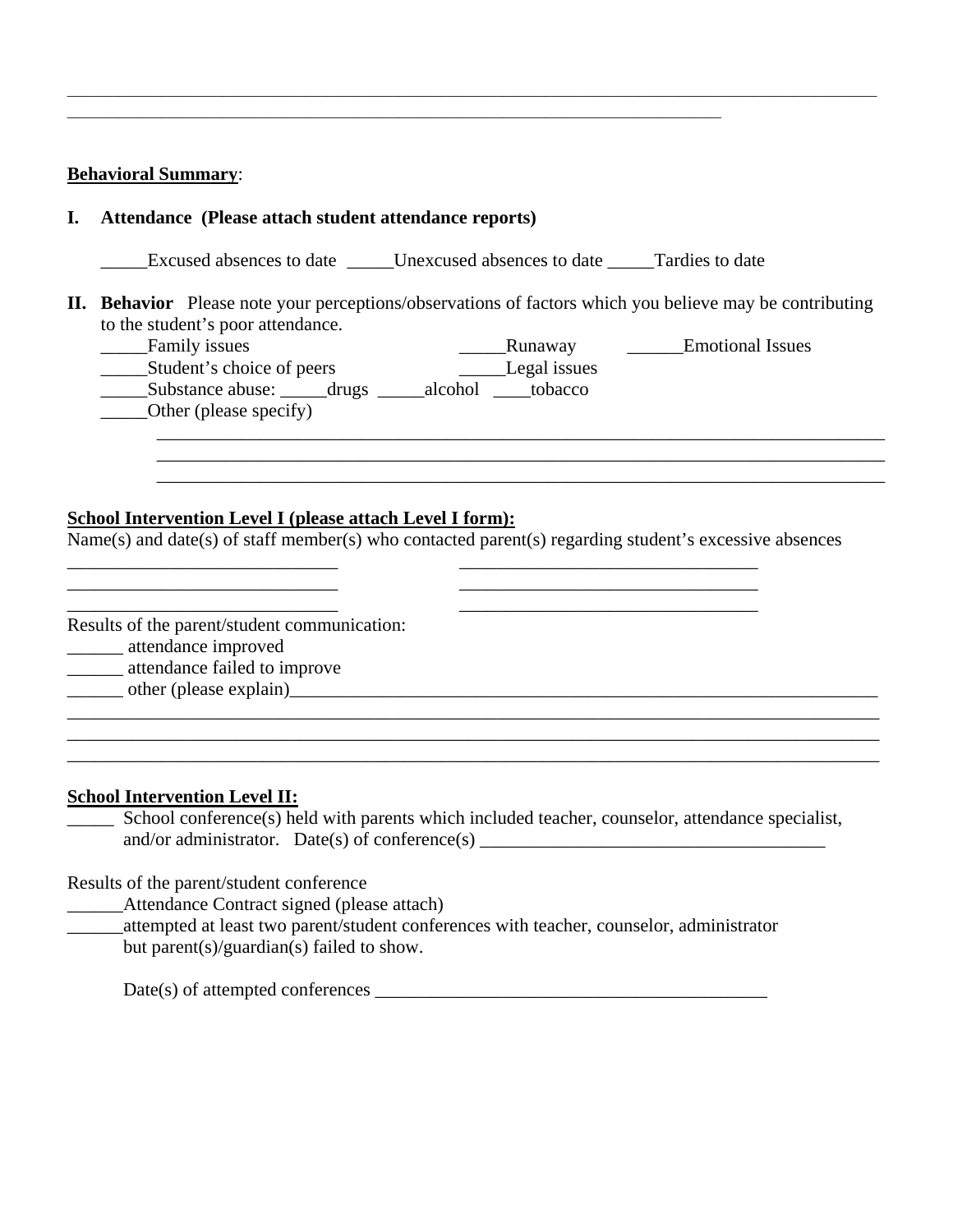![](_page_21_Picture_0.jpeg)

## **Intervention Level III**

| <b>Student Information:</b>                                                                                                            |               |                                                   |
|----------------------------------------------------------------------------------------------------------------------------------------|---------------|---------------------------------------------------|
| Student Name (last, first, middle)                                                                                                     | Grade         |                                                   |
| Address                                                                                                                                | Date of Birth |                                                   |
| Zip Code                                                                                                                               |               | Phone number                                      |
| $Parent(s)/guardian(s)$ :<br>(father, step-father, guardian, other)                                                                    |               | $\longrightarrow$ Phone (H) $\longrightarrow$ (W) |
| (mother, step-mother, guardian, other)<br>*Please attach Intervention Level I, Intervention Level II, and student attendance<br>report |               |                                                   |
|                                                                                                                                        |               |                                                   |
|                                                                                                                                        |               |                                                   |
| <b>Additional information</b>                                                                                                          |               |                                                   |
|                                                                                                                                        |               |                                                   |
|                                                                                                                                        |               |                                                   |
| School Adjustment/Guidance Counselor __________                                                                                        |               |                                                   |
| Attendance Specialist                                                                                                                  |               |                                                   |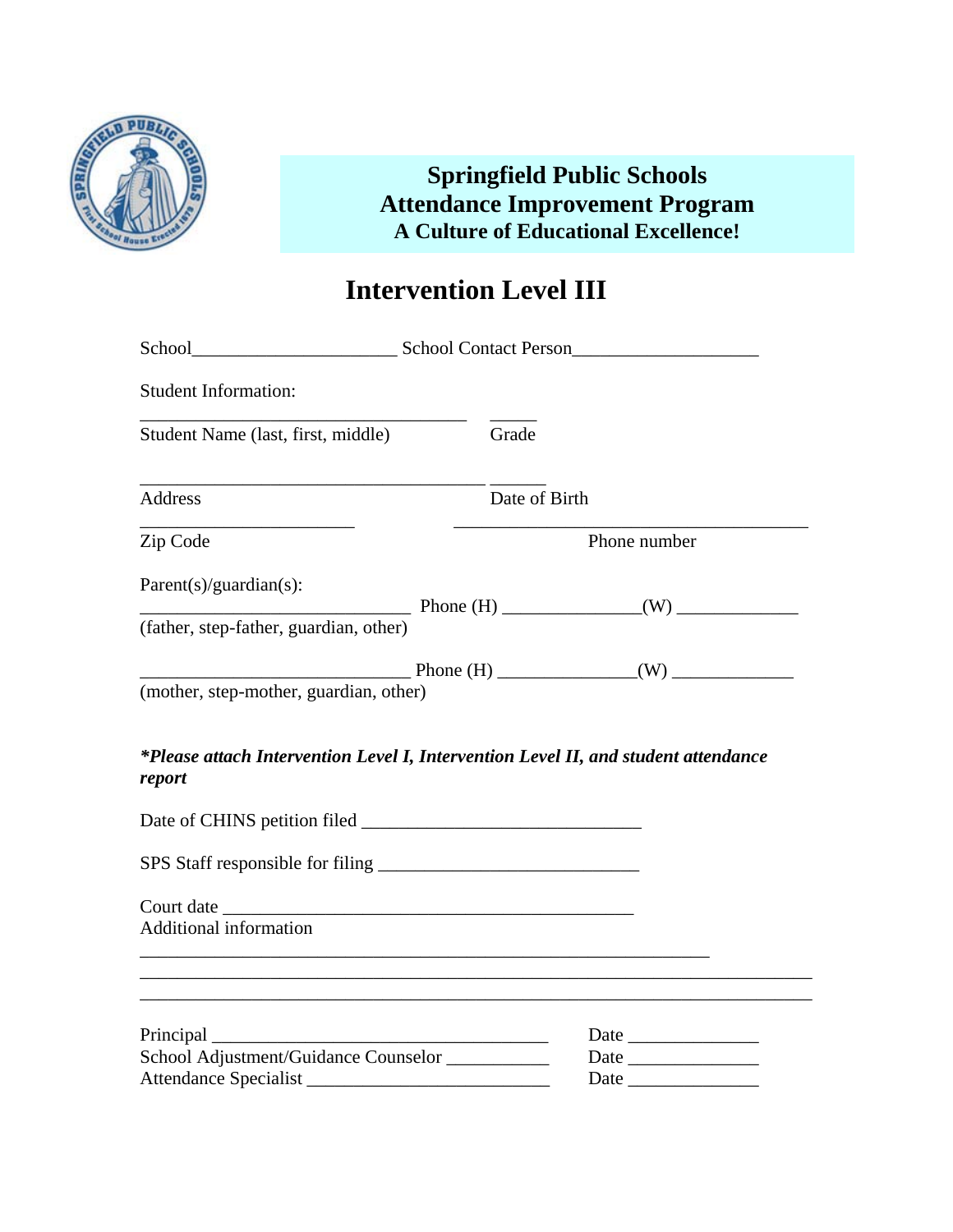![](_page_22_Picture_0.jpeg)

## **Attendance CONTRACTUAL Agreement**

Your child, \_\_\_\_\_\_\_\_\_\_\_\_\_\_\_\_\_\_\_\_\_\_\_\_\_\_\_\_\_\_\_\_\_\_\_\_\_\_\_, in the \_\_\_\_\_ grade at

\_\_\_\_\_\_\_\_\_\_\_\_\_\_\_\_\_\_\_\_\_\_ school has been identified as having excessive unexcused absences. The Springfield Public Schools believe that he/she will benefit from the directives of this attendance contractual agreement. It is agreed, by both student and parent, that the following Attendance Improvement Program (AIP) directives will be followed:

#### **THE STUDENT SHALL:**

- $\Box$  Attend school each day school is in session.
- $\Box$  Arrive at school on time each day and remain at school for the full time assigned.
- $\Box$  Abide by all school rules and regulations and maintain appropriate behavior while at school.
- $\Box$  Other

#### **THE PARENT(S)/GUARDIAN(S) SHALL:**

 **Know their legal obligation to ensure the student: a) attends school each day it is in session; and b) arrives on time, prepared to learn, i.e., is clean, fed, and with required classroom materials.** 

- Attend all meetings and conferences concerning their student.
- $\Box$  Cooperate with school authorities by doing the following:

| $\Box$ Attend school and/or classes with their student       |                                                                    | Report to school office |  |
|--------------------------------------------------------------|--------------------------------------------------------------------|-------------------------|--|
| each day with student                                        | Provide medical verification for any absence                       |                         |  |
| Walk the student to the classroom door                       |                                                                    |                         |  |
| $\Box$ Contact school weekly to determine student's progress |                                                                    | Other                   |  |
|                                                              | $\Box$ Call the school by 8:30 a.m. each day the student is absent |                         |  |

#### **Initiate the following referrals for service:**

| mulate the following referrats for service. |          |          |
|---------------------------------------------|----------|----------|
| $\Box$ BHN                                  |          | 747-0705 |
| $\Box$ Brightside                           | 788-7366 |          |
| $\Box$ DCF                                  |          | 452-3200 |
| $\Box$ CFS of Pioneer Valley 737-4718       |          |          |
| $\Box$ Other                                |          |          |

□ Participate in parenting classes & support groups: Baystate Health 794-2229, Child Guidance Clinic 732-7419

#### **THE SCHOOL SHALL:**

- Verify the student's attendance on a daily/weekly/monthly basis (*circle one*).
- $\Box$  Review the parent's/student's compliance with the AIP directive on
- (*date*).<br>□ Refer fami
- Refer family to the appropriate community agency for further action, should these directives not be followed.
- $\Box$  Notify the Attendance Specialist
- $\Box$  Other

#### **TO THE STUDENT AND PARENT/GUARDIAN:**

*We encourage you (the student) to be an active participant in this team effort to assist you in improving your attendance. Our ultimate goal is to see you graduate from school and become a productive and successful adult. We will provide you with the services necessary to attain this goal, as available. Without your cooperation, the only other alternative will be to refer this matter to the Juvenile Court Department.* 

**I/We have read and understand the above, and I/we agree to the recommendations stated above.**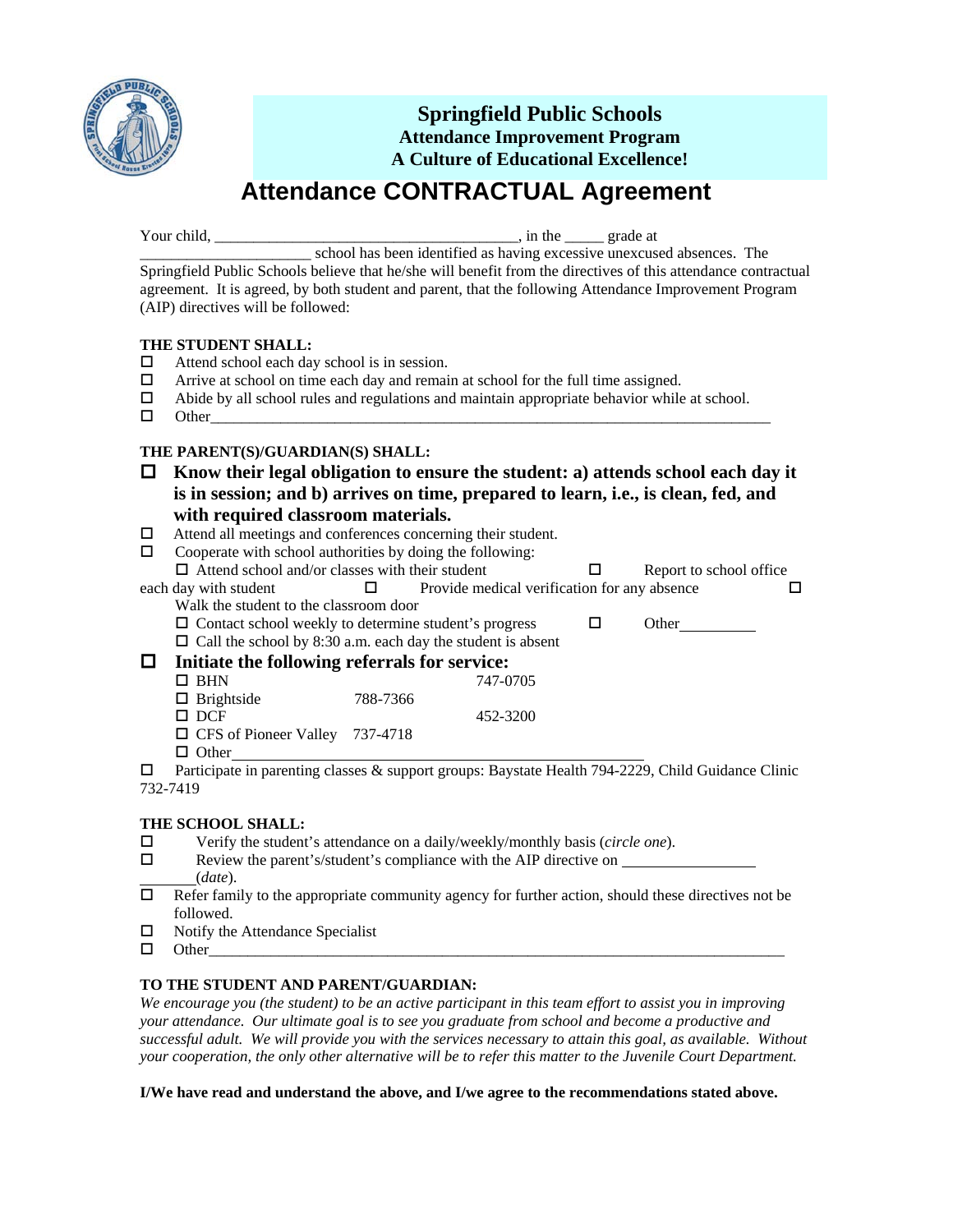| Parent/Guardian Signature    | Date                    |
|------------------------------|-------------------------|
| <b>Student Signature</b>     | Student's Date of Birth |
| <b>Attendance Specialist</b> | Date                    |
| Principal                    | Date                    |

full‐potential and lead fulfilling lives as lifelong learners, responsible citizens and leaders in the 21st Century.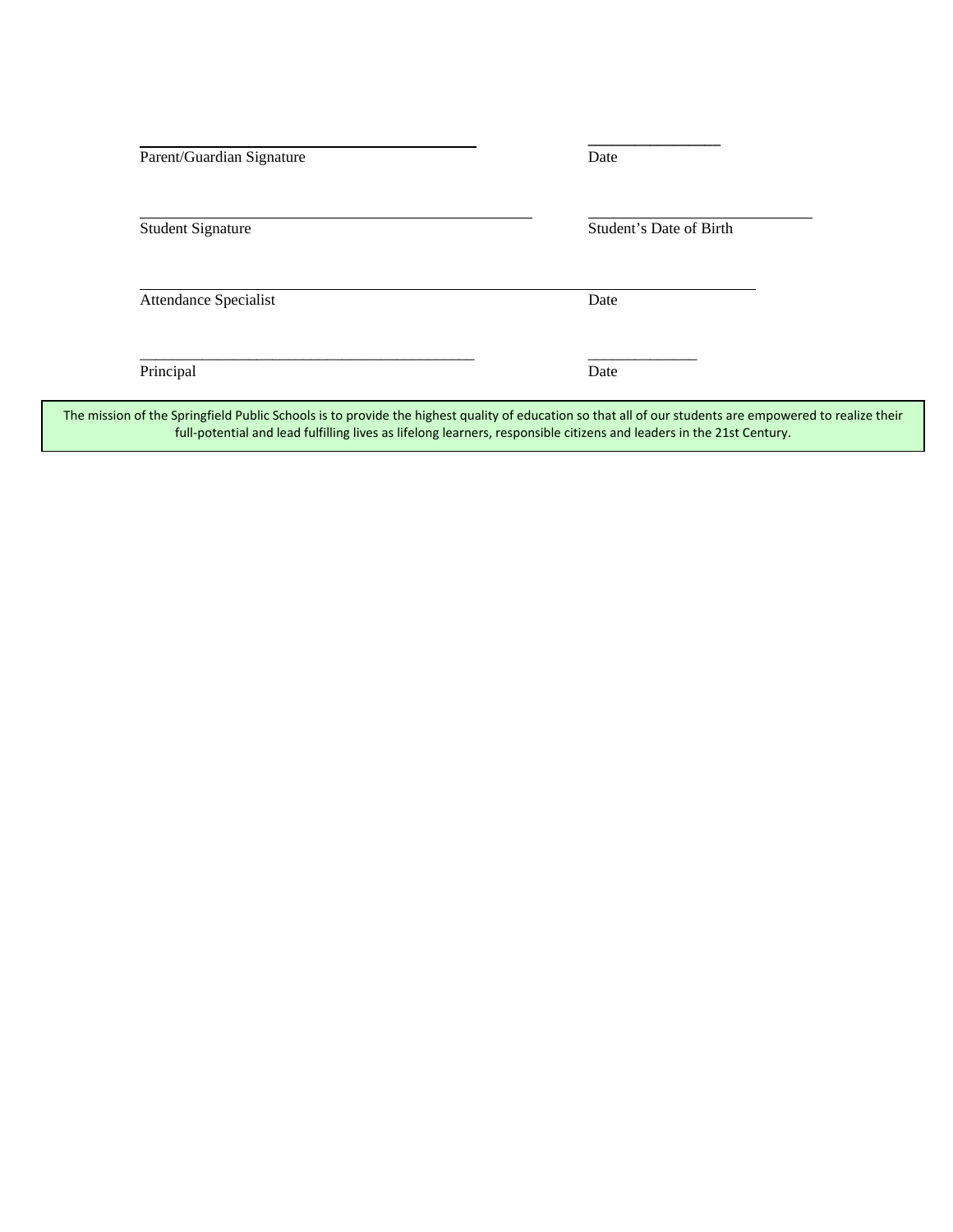![](_page_24_Picture_0.jpeg)

## *Attendance Phone Log*

| <b>STUDENT</b><br><b>NAME</b> | <b>GR/HR</b> | <b>SASI</b> | <b>STUDENT</b><br><b>PHONE#</b> | <b>SCH STAFF</b><br><b>NAME</b> | <b>DATE</b> | <b>TIME</b> | <b>SUMMARY</b><br>OF CONVERSATION | <b>NEXT STEP</b> |
|-------------------------------|--------------|-------------|---------------------------------|---------------------------------|-------------|-------------|-----------------------------------|------------------|
|                               |              |             |                                 |                                 |             |             |                                   |                  |
|                               |              |             |                                 |                                 |             |             |                                   |                  |
|                               |              |             |                                 |                                 |             |             |                                   |                  |
|                               |              |             |                                 |                                 |             |             |                                   |                  |
|                               |              |             |                                 |                                 |             |             |                                   |                  |
|                               |              |             |                                 |                                 |             |             |                                   |                  |
|                               |              |             |                                 |                                 |             |             |                                   |                  |
|                               |              |             |                                 |                                 |             |             |                                   |                  |
|                               |              |             |                                 |                                 |             |             |                                   |                  |
|                               |              |             |                                 |                                 |             |             |                                   |                  |
|                               |              |             |                                 |                                 |             |             |                                   |                  |
|                               |              |             |                                 |                                 |             |             |                                   |                  |

The mission of the Springfield Public Schools is to provide the highest quality of education so that all of our students are empowered to realize their full-potential and lead fulfilling lives as lifelong learners, responsible citizens and leaders in the 21st Century.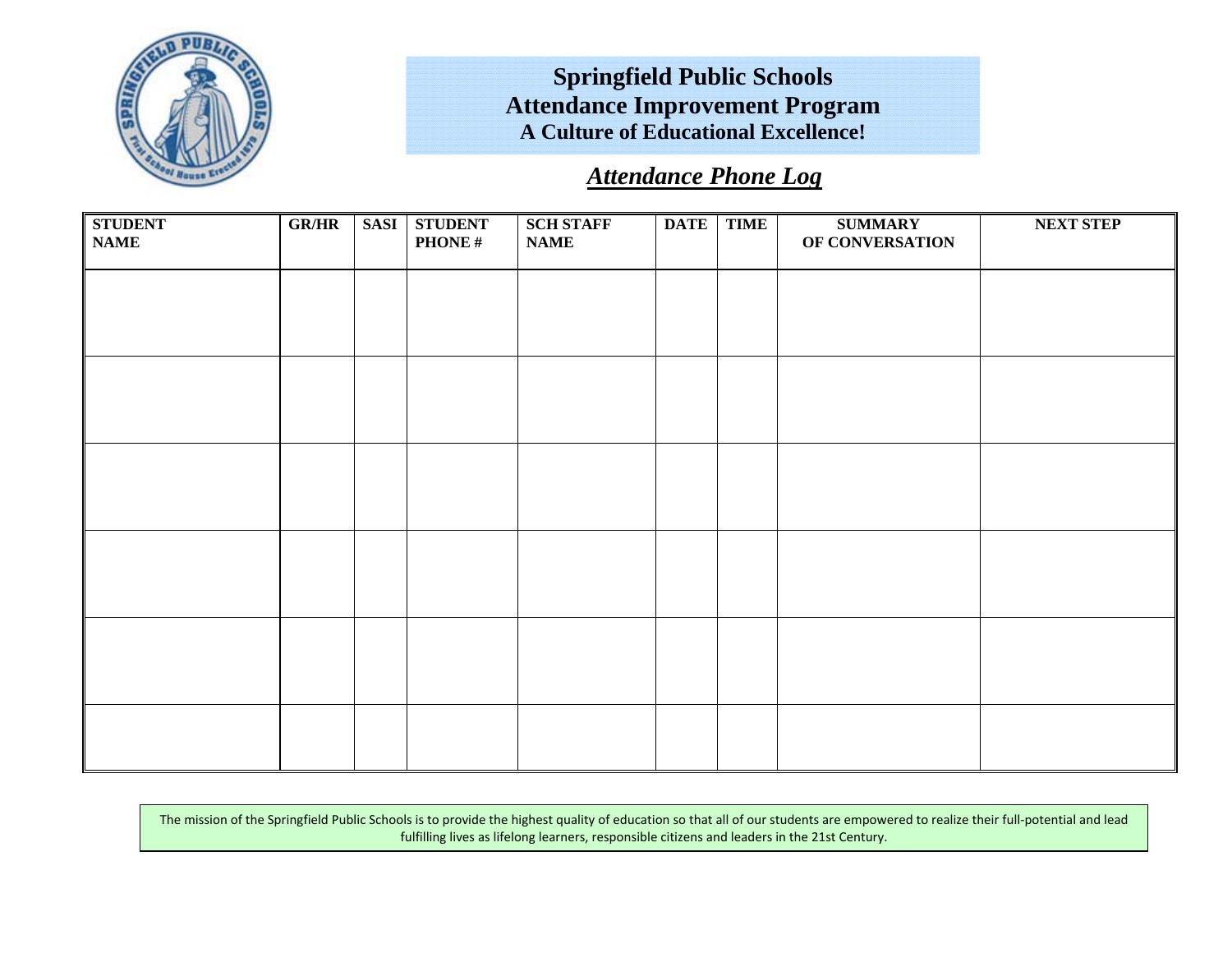![](_page_25_Picture_0.jpeg)

# Springfield Public Schools<br>HOME VISIT DOCUMENTATION FORM

| Parent Name: 1988                |                                                                                                                  |
|----------------------------------|------------------------------------------------------------------------------------------------------------------|
|                                  |                                                                                                                  |
| DATE OF HOME VISIT______________ | TIME OF HOME VISIT                                                                                               |
|                                  |                                                                                                                  |
| <b>Reason for HOME VISIT</b>     |                                                                                                                  |
|                                  | and the control of the control of the control of the control of the control of the control of the control of the |
|                                  |                                                                                                                  |
|                                  | Participants in HOME VISIT (including parent, student and any other person present at visit)                     |
|                                  |                                                                                                                  |
|                                  |                                                                                                                  |
|                                  |                                                                                                                  |
|                                  |                                                                                                                  |
|                                  |                                                                                                                  |
|                                  |                                                                                                                  |
|                                  |                                                                                                                  |
|                                  |                                                                                                                  |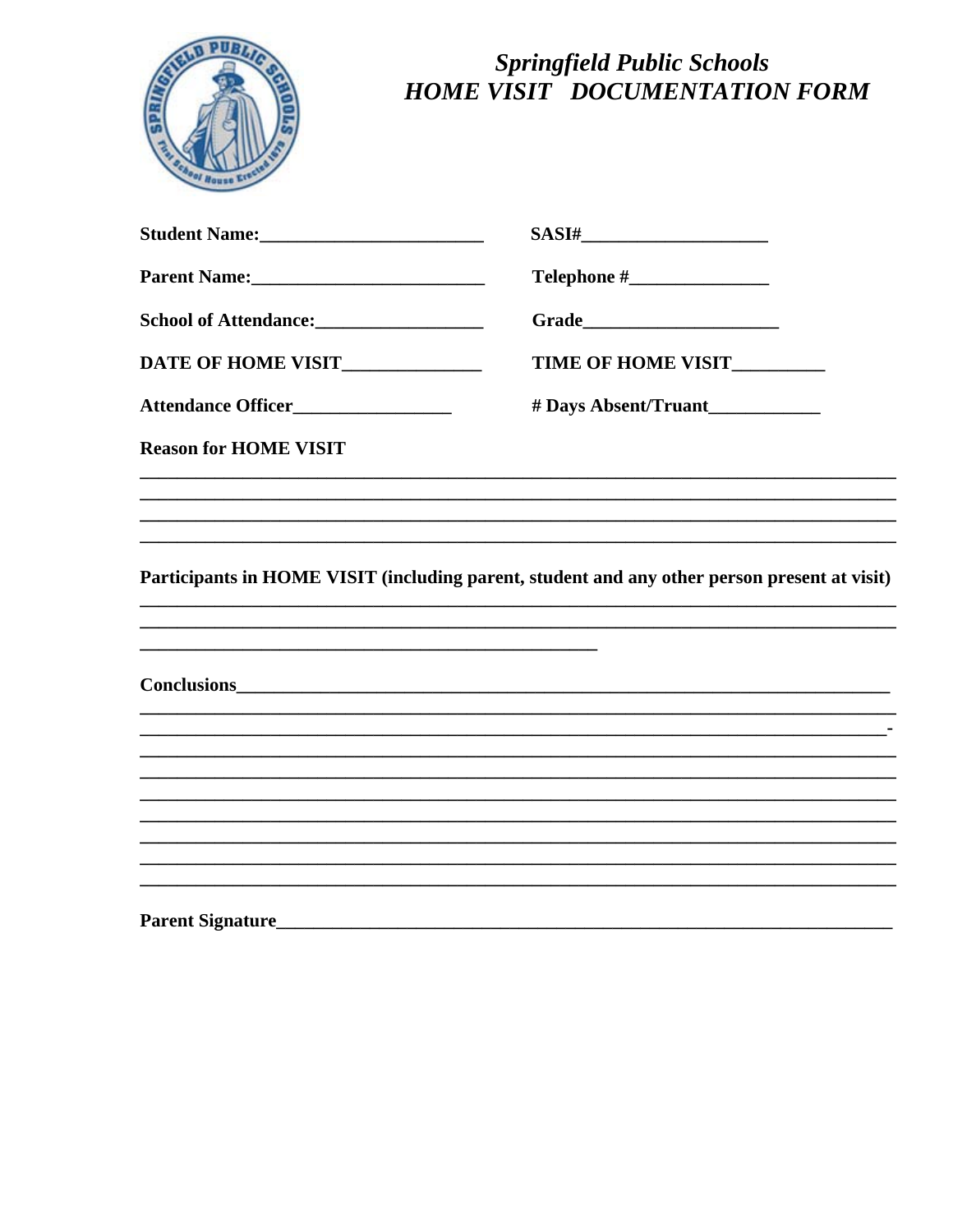![](_page_26_Picture_0.jpeg)

#### **LETTER OF CONCERN**

|                                                                                                                                      | (PARENT/GUARDIAN)                                       |  |
|--------------------------------------------------------------------------------------------------------------------------------------|---------------------------------------------------------|--|
| Your child,<br><u> 1989 - Johann Harry Harry Harry Harry Harry Harry Harry Harry Harry Harry Harry Harry Harry Harry Harry Harry</u> | has a total of <u>equilibrative</u> unexcused absences. |  |

This letter is sent to make you aware of these absences. Regular attendance at school is an important part of every student's success and is necessary in order to gain the greatest benefit from his/her educational experience.

Students who are frequently absent from school miss direct instruction and regular contact with their teachers. Massachusetts State Law (M.G.L.Chapter 76) and Springfield Public Schools Attendance Policy require regular daily attendance. When absences accumulate, it may ultimately result in academic difficulty for your child.

In addition, we are reminding you that each absence must be accompanied by a written excuse. If the written excuse is not received within 3 days of the absence, then the absence becomes a truancy. Truancies may result in your child's repeating his/her current grade.

Your child's academic success is important to us. Please contact the school by calling [*school contact name and number*] example  $\Box$ we can assist you in helping your child improve his/her attendance.

Sincerely, *(Principal, Assistant Principal, or Attendance Specialist)* 

Cc: Cumulative Folder Attendance Specialist Guidance Counselor

The mission of the Springfield Public Schools is to provide the highest quality of education so that all of our students are empowered to realize their full‐potential and lead fulfilling lives as lifelong learners, responsible citizens and leaders in the 21st Century.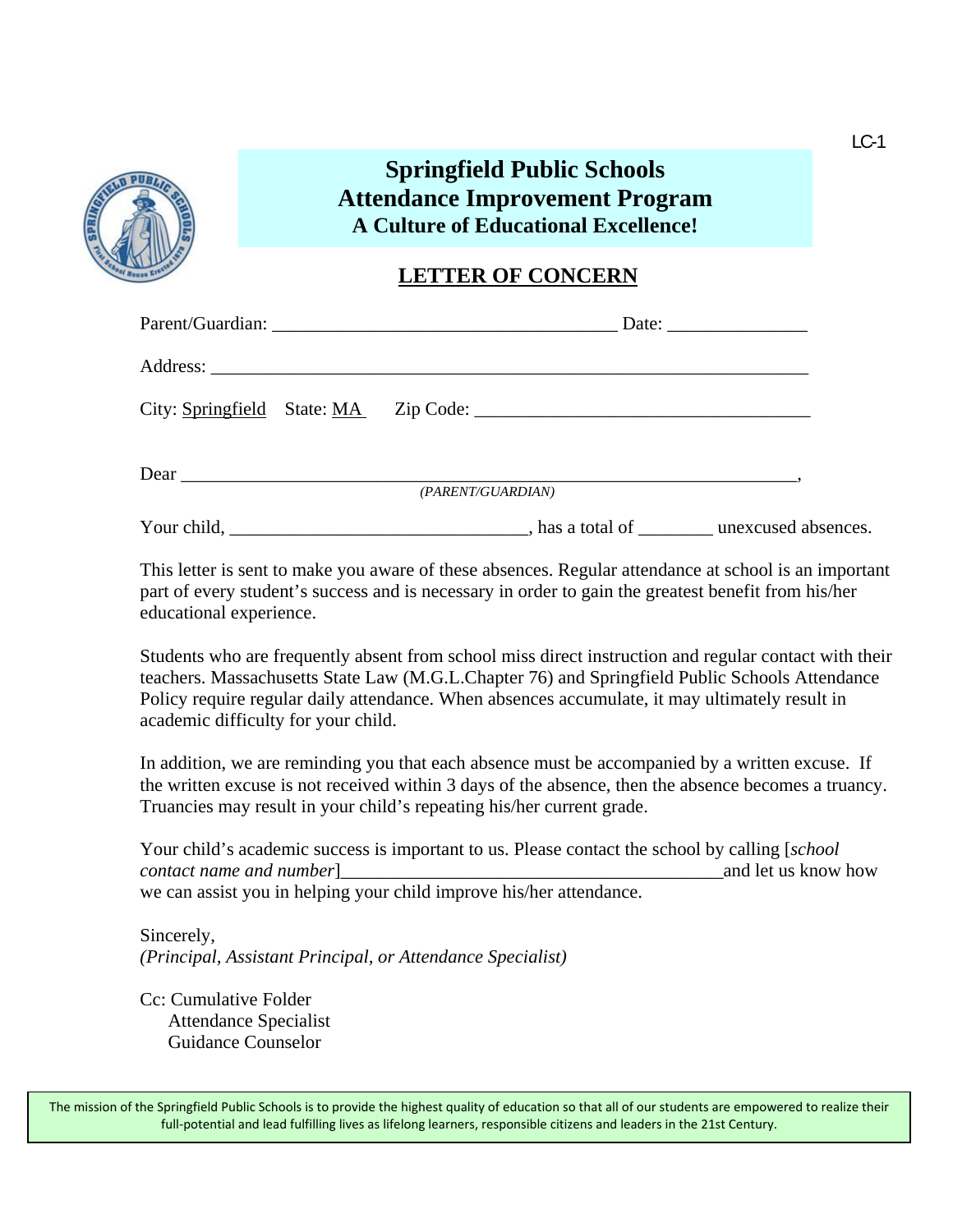![](_page_27_Picture_0.jpeg)

## **LETTER OF CRITICAL STATUS**

| Dear (PARENT/GUARDIAN)                                                                                                                                                                                                                                   |  |  |
|----------------------------------------------------------------------------------------------------------------------------------------------------------------------------------------------------------------------------------------------------------|--|--|
|                                                                                                                                                                                                                                                          |  |  |
|                                                                                                                                                                                                                                                          |  |  |
| Massachusetts State Law (M.G.L. Chapter 76) and Springfield Public Schools Attendance Policy<br>require regular daily attendance.                                                                                                                        |  |  |
| Your son/daughter has reached CRITICAL STATUS due to their number of unexcused absences,<br>which means he/she will be retained in his/her current grade. To avoid retention, you must respond<br>within 5 days of this letter to schedule a conference. |  |  |
|                                                                                                                                                                                                                                                          |  |  |
|                                                                                                                                                                                                                                                          |  |  |
| In addition, we are reminding you that each absence must be accompanied by a written excuse. If<br>the written excuse is not received within 3 days of the absence, then the absence becomes a truancy.                                                  |  |  |
| We look forward to hearing from you by the deadline.                                                                                                                                                                                                     |  |  |
| Sincerely,                                                                                                                                                                                                                                               |  |  |
| (Principal, Assistant Principal, or Attendance Specialist)                                                                                                                                                                                               |  |  |

Cc: Cumulative Folder Attendance Specialist Guidance Counselor

The mission of the Springfield Public Schools is to provide the highest quality of education so that all of our students are empowered to realize their full-potential and lead fulfilling lives as lifelong learners, responsible citizens and leaders in the 21st Century.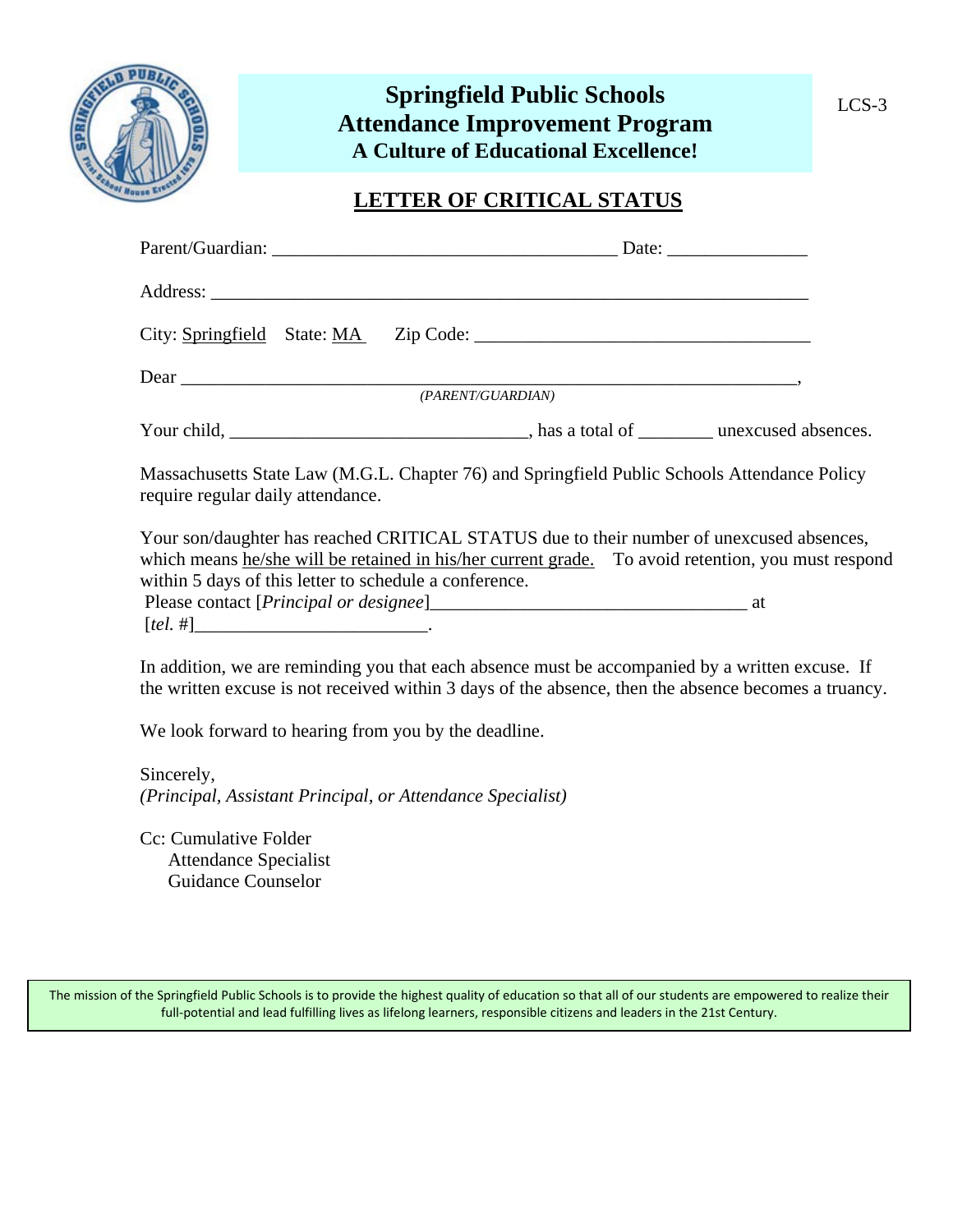|          | <b>Springfield Public Schools</b><br><b>Attendance Improvement Program</b><br><b>A Culture of Educational Excellence!</b> | $LW-2$ |
|----------|---------------------------------------------------------------------------------------------------------------------------|--------|
|          | <b>LETTER OF WARNING</b>                                                                                                  |        |
|          | Parent/Guardian: New York 1988<br>Date:                                                                                   |        |
| Address: |                                                                                                                           |        |

| Dear |                   |  |
|------|-------------------|--|
|      | (PARENT/GUARDIAN) |  |

Your child, \_\_\_\_\_\_\_\_\_\_\_\_\_\_\_\_\_\_\_\_\_\_\_\_\_\_\_\_\_\_\_\_\_, has a total of \_\_\_\_\_\_\_\_\_ unexcused absences.

Your child is currently in violation of the Springfield Public Schools Attendance Policy . If this violation is not addressed today, it may result in your child's repeating his/her current grade.

In addition, we are reminding you that each absence must be accompanied by a written excuse. If the written excuse is not received within 3 days of the absence, then the absence becomes a truancy.

Students who are frequently absent from school miss direct instruction and regular contact with their teachers. Massachusetts State Law (M.G.L.Chapter 76) and Springfield Public Schools Attendance Policy require regular daily attendance. When absences accumulate, it may ultimately result in academic difficulty for your child.

To rectify this situation, please contact the school by within 5 days of this letter and speak directly to the Attendance Specialist.

In addition, our district has additional services and resources that are available to you and your family to support our shared goal of academic success for your child. We can discuss these resources when you contact the school.

Please contact [Principal *or designee*] \_\_\_\_\_\_\_\_\_\_\_\_\_\_\_\_\_\_\_\_\_\_\_\_\_\_\_\_\_\_\_\_\_ at  $[Telephone\#]$ We look forward to hearing from you by the deadline.

Sincerely,

*(Principal, Assistant Principal, or Attendance Specialist)* 

Cc: Cumulative Folder Attendance Specialist Guidance Counselor

The mission of the Springfield Public Schools is to provide the highest quality of education so that all of our students are empowered to realize their full-potential and lead fulfilling lives as lifelong learners, responsible citizens and leaders in the 21st Century.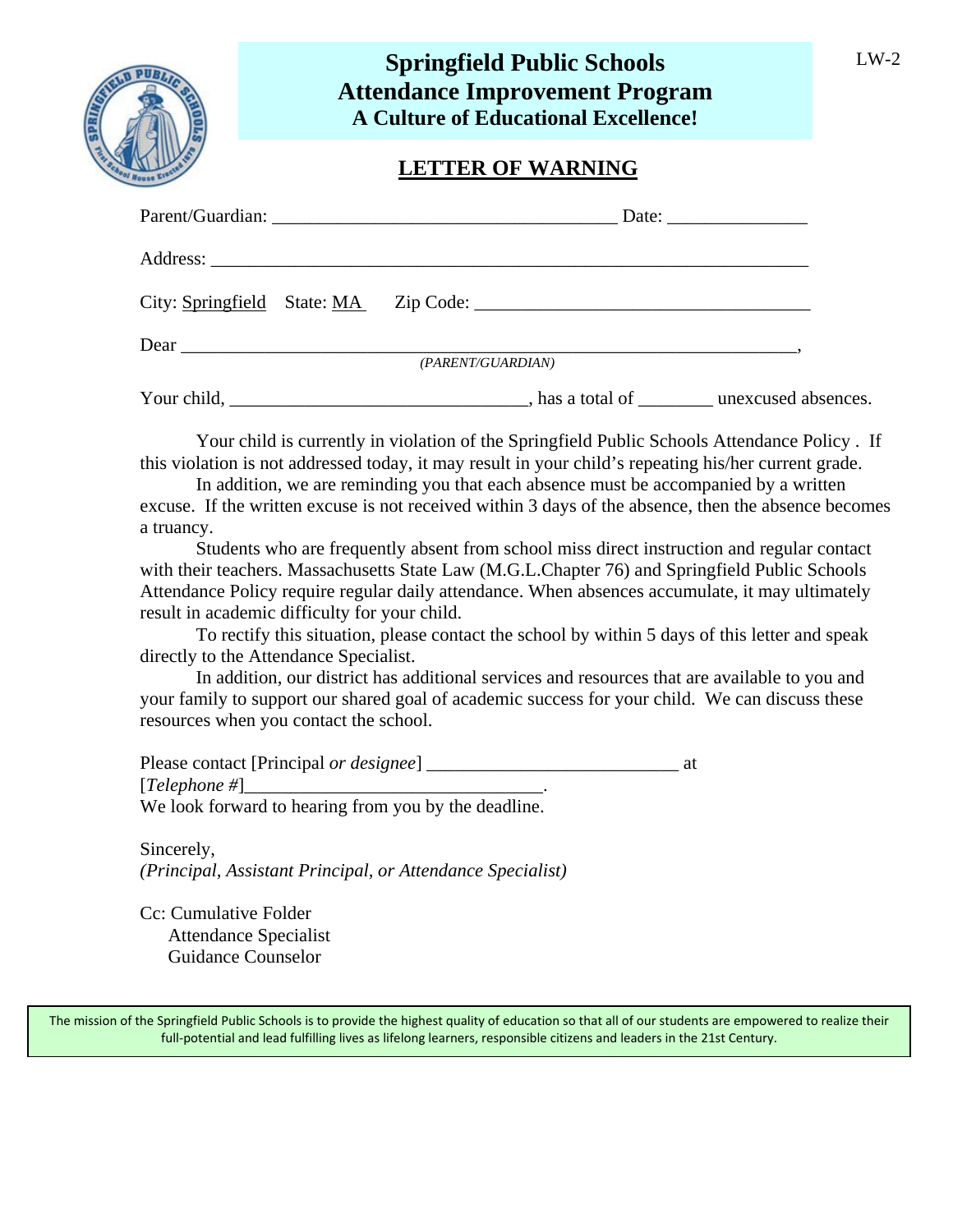![](_page_29_Picture_0.jpeg)

## **Escuelas Públicas de Springfield Programa para mejorar la asistencia ¡Una cultura de excelencia educacional!**

## **AVISO DE PREOCUPACIÓN**

|  |                                                                                  | Fecha: $\frac{1}{\sqrt{1-\frac{1}{2}} \cdot \frac{1}{2}}$ |
|--|----------------------------------------------------------------------------------|-----------------------------------------------------------|
|  | Dirección:                                                                       |                                                           |
|  | Ciudad: Springfield Estado: MA Código Postal: __________________________________ |                                                           |
|  | (Padre/Madre/Tutor)                                                              |                                                           |
|  |                                                                                  | ausencias sin excusa.                                     |

Se envía esta carta para notificarle a usted sobre estas ausencias. Asistencia a la escuela con regularidad es una parte importante del éxito de cada estudiante y es necesario para que él/ella pueda lograr el mayor beneficio de su experiencia educacional.

Estudiantes con ausencias escolares frecuentes pierden instrucción directa y contacto regular con los/as maestros/as. La Ley del Estado de Massachusetts (M.G.L. Capítulo 76) y las Normas de Asistencia de las Escuelas Públicas de Springfield obligan la asistencia diaria regular. Cuando se acumulan las ausencias, puede que el resultado mayor sea dificultad académica para su hijo/a.

Adicionalmente, le estamos recordando que cada ausencia tiene que ser acompañada por una excusa en forma escrita. Si la excusa no se ha recibido dentro de 3 días de la ausencia, entonces la ausencia se reconocerá como un absentismo escolar. El absentismo escolar puede resultar en que a su hijo/a le toque repetir el año.

El éxito académico de su hijo/a es para nosotros, algo importante. Por favor comuníquese con la escuela y llame a [*nombre y teléfono del contacto*] , e indique cómo nosotros le podemos asistir en ayudar a mejorar la asistencia de su hijo/a.

Sinceramente,

*(Principal, Asistente Principal, o Especialista en asuntos de asistencia escolar)* 

Cc: Archivo Acumulativo Especialista en asuntos de asistencia escolar Consejero/a

La misión de las Escuelas Públicas de Springfield consiste en ofrecer a los estudiantes una educación de la calidad más alta, para que puedan sentirse capaces de realizar su verdadera potencia y tener vidas llenas como personas que aprenden durante toda la vida, y que puedan ser ciudadanos responsables y líderes del Siglo 21.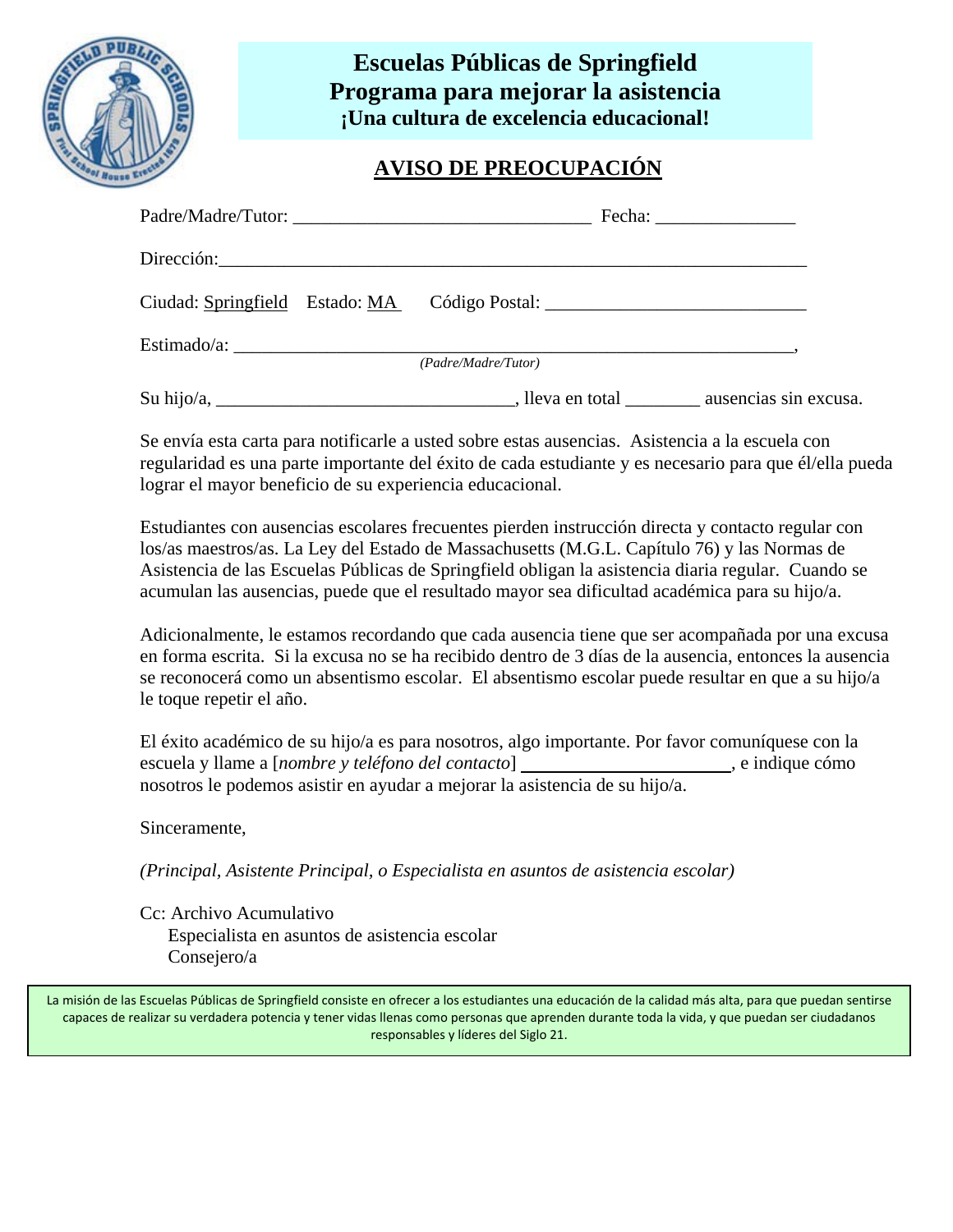![](_page_30_Picture_0.jpeg)

## **Escuelas Públicas de Springfield Programa para mejorar la asistencia ¡Una cultura de excelencia educacional!**

## **NOTIFICACIÓN DE ESTADO CRÍTICO**

|  | Dirección:                                                                                                                                                                                                                                                                                                                              |  |
|--|-----------------------------------------------------------------------------------------------------------------------------------------------------------------------------------------------------------------------------------------------------------------------------------------------------------------------------------------|--|
|  | Ciudad: Springfield Estado: MA Código Postal: __________________________________                                                                                                                                                                                                                                                        |  |
|  | (Padre/Madre/Tutor)                                                                                                                                                                                                                                                                                                                     |  |
|  |                                                                                                                                                                                                                                                                                                                                         |  |
|  | La Ley del Estado de Massachusetts (M.G.L. Capítulo 76) y las Normas de Asistencia de las<br>Escuelas Públicas de Springfield obligan la asistencia diaria regular.                                                                                                                                                                     |  |
|  | $\alpha$ is $\beta$ is $\alpha$ to $\alpha$ the $\alpha$ is $\alpha$ is $\alpha$ is the $\alpha$ is $\alpha$ is $\alpha$ is $\alpha$ is $\alpha$ is $\alpha$ is $\alpha$ is $\alpha$ is $\alpha$ is $\alpha$ is $\alpha$ is $\alpha$ is $\alpha$ is $\alpha$ is $\alpha$ is $\alpha$ is $\alpha$ is $\alpha$ is $\alpha$ is $\alpha$ is |  |

Su hijo/a ha llegado a un ESTADO CRÍTICO debido a la cantidad de ausencias que ha tenido sin excusa, lo cual significa que a él/ella le tocará repetir el año. Para evitar que ésta sea la decisión, usted deberá responder a esta carta dentro de 5 días para pedir una conferencia.

Por favor comuníquese con [*Principal o persona designada*] , al [número telefónico] .

Adicionalmente, le estamos recordando que cada ausencia tiene que ser acompañada por una excusa en forma escrita. Si la excusa no se ha recibido dentro de 3 días de la ausencia, entonces la ausencia se reconocerá como un absentismo escolar.

Esperamos recibir su respuesta antes de la fecha límite.

Sinceramente, *(Principal, Asistente Principal, o Especialista en asuntos de asistencia escolar)* 

Cc: Archivo Acumulativo Especialista en asuntos de asistencia escolar Consejero/a

La misión de las Escuelas Públicas de Springfield consiste en ofrecer a los estudiantes una educación de la calidad más alta, para que puedan sentirse capaces de realizar su verdadera potencia y tener vidas llenas como personas que aprenden durante toda la vida, y que puedan ser ciudadanos responsables y líderes del Siglo 21.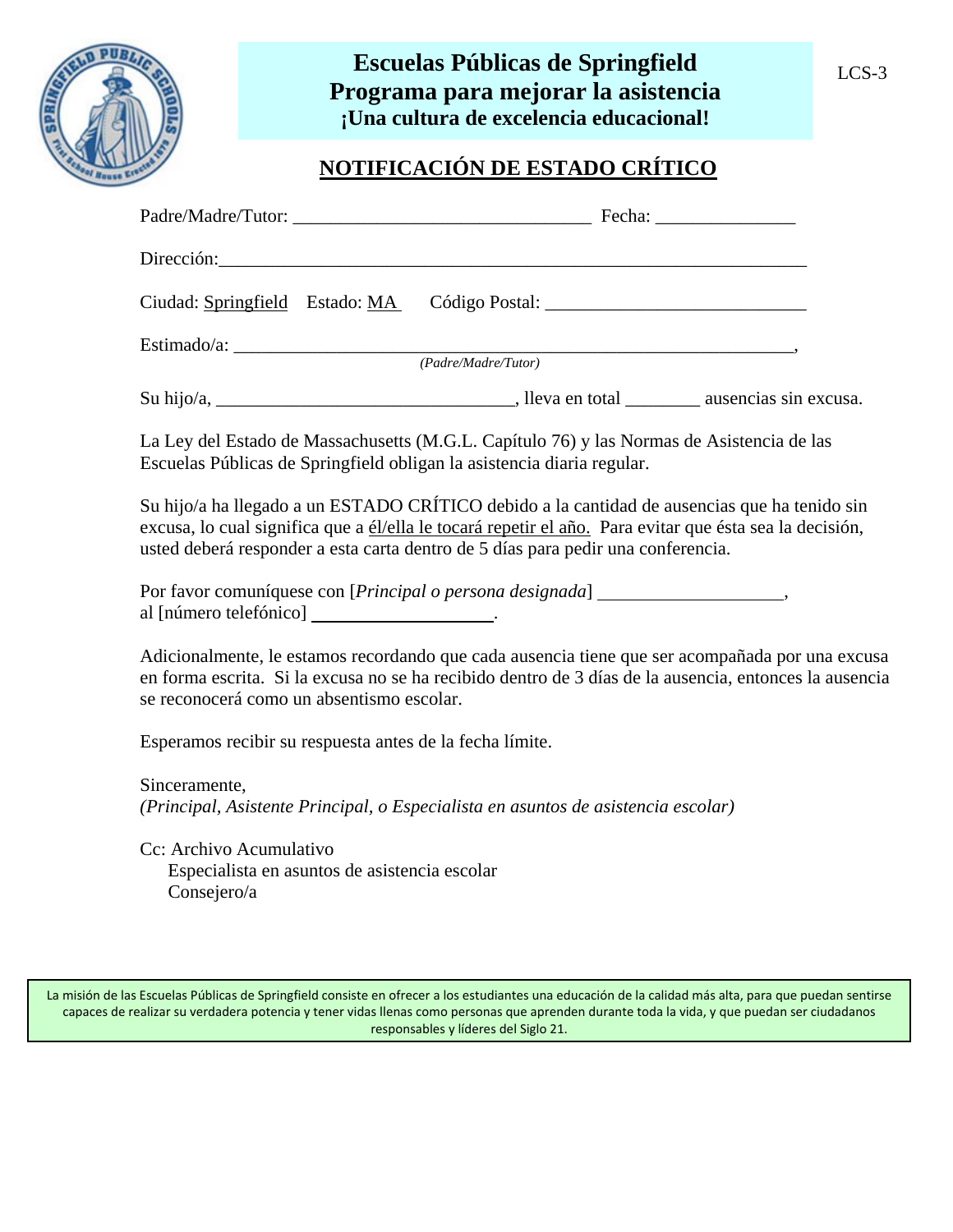![](_page_31_Picture_0.jpeg)

## **Escuelas Públicas de Springfield Programa para mejorar la asistencia ¡Una cultura de excelencia educacional!**

## **NOTIFICACIÓN DE ADVERTENCIA**

|            |                                                                                                                | Fecha: $\frac{1}{2}$  |
|------------|----------------------------------------------------------------------------------------------------------------|-----------------------|
|            | Dirección: 2008 - 2008 - 2010 - 2010 - 2010 - 2010 - 2010 - 2010 - 2010 - 2010 - 2010 - 2010 - 2010 - 2010 - 2 |                       |
|            | Ciudad: Springfield Estado: MA Código Postal: __________________________________                               |                       |
|            | (Padre/Madre/Tutor)                                                                                            |                       |
| Su hijo/a, | , lleva en total                                                                                               | ausencias sin excusa. |

 Su hijo/a actualmente está en violación de las Normas de Asistencia de las Escuelas Públicas de Springfield. Si esta violación no se resuelve hoy mismo, puede resultar en que su hijo/a repita el año.

 Adicionalmente, le estamos recordando que cada ausencia tiene que ser acompañada por una excusa en forma escrita. Si la excusa no se ha recibido dentro de 3 días de la ausencia, entonces la ausencia se reconocerá como un absentismo escolar.

 Estudiantes con ausencias escolares frecuentes pierden instrucción directa y contacto regular con los/as maestros/as. La Ley del Estado de Massachusetts (M.G.L. Capítulo 76) y las Normas de Asistencia de las Escuelas Públicas de Springfield obligan la asistencia diaria regular. Cuando se acumulan las ausencias, puede que el resultado mayor sea dificultad académica para su hijo/a.

 Para solucionar esta situación, por favor comuníquese con la escuela dentro de 5 días de la fecha de esta carta y hable directamente con el/la Especialista en asuntos de asistencia escolar

 Adicionalmente, nuestro distrito tiene más servicios y recursos disponibles a Usted y su familia para apoyar la meta común de éxito académico para su hijo/a. Podemos hablar sobre estos recursos una vez que esté en comunicación con la escuela.

 Por favor comuníquese con [*Principal o persona designada*] , al [número telefónico] .

Esperamos recibir su respuesta antes de la fecha límite.

Sinceramente,

*(Principal, Asistente Principal, o Especialista en asuntos de asistencia escolar)* 

Cc: Archivo Acumulativo

 Especialista en asuntos de asistencia escolar Consejero/a

La misión de las Escuelas Públicas de Springfield consiste en ofrecer a los estudiantes una educación de la calidad más alta, para que puedan sentirse capaces de realizar su verdadera potencia y tener vidas llenas como personas que aprenden durante toda la vida, y que puedan ser ciudadanos responsables y líderes del Siglo 21.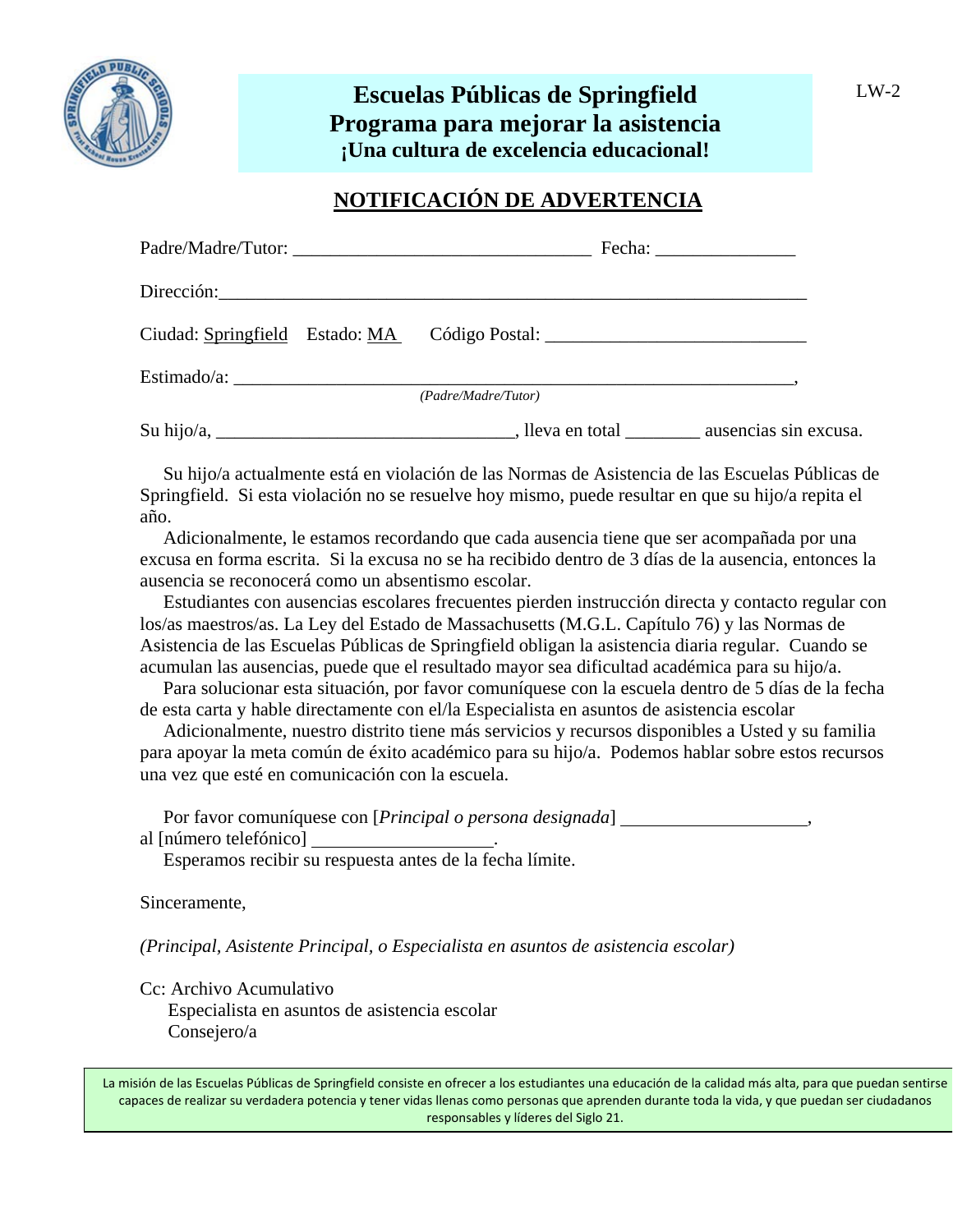## **ADDENDUM B**

Appeal Form